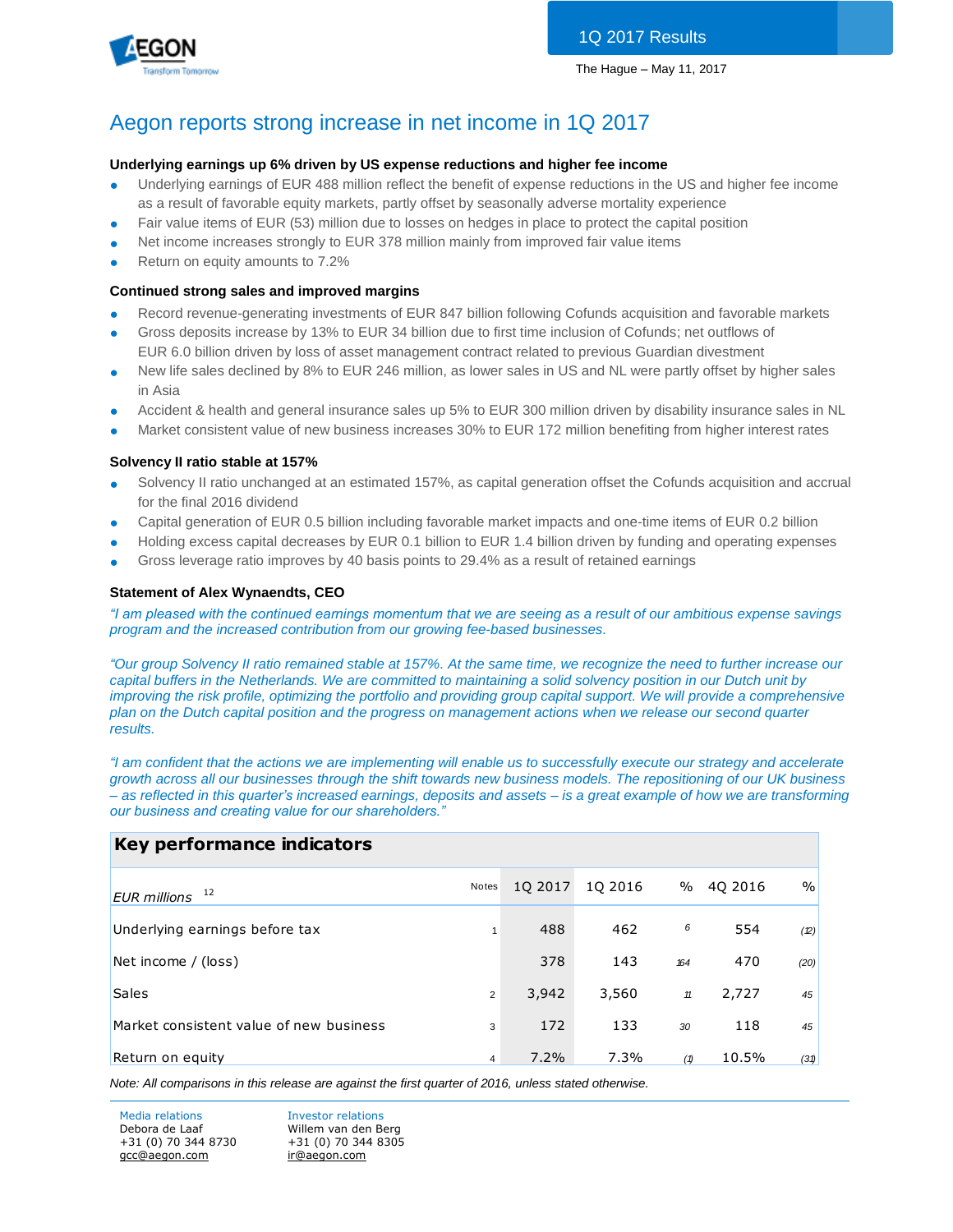

# Strategic highlights

- **Aegon's Dutch Mortgage Fund 10th best-selling European investment fund**
- **Transamerica receives 2017 Digital Edge 50 award for digital transformation**
- **Aegon the Netherlands launches artificial intelligence tool to identify fraudulent claims**
- **Aegon's High Net Worth business launches new Universal Life Alpha product**

# **Aegon's ambition**

Aegon's ambition is to be a trusted partner for financial solutions at every stage of life, and to be recognized by its customers, business partners and society as a company that puts the interests of its customers first in everything it does. In addition, Aegon wants to be regarded by its employees as an employer of choice, engaging and enabling them to succeed. This ambition is supported by four strategic objectives embedded in all Aegon businesses: Optimized portfolio, Operational excellence, Customer loyalty, and Empowered employees.

# **Optimized portfolio**

Aegon Asset Management's Dutch Mortgage Fund was the 10th best-selling investment fund in Europe for 2016 according to research by the Financial Times. The fund has exceeded EUR 10 billion of invested capital, primarily as a result of investments from Dutch pension funds and insurers. Aegon sees further potential growth for the fund as interest from foreign investors continues to increase, and at present only 10% of total invested capital is from parties outside the Netherlands. The fund was established in 2014 and leverages Aegon's retail mortgage expertise in the Netherlands to provide a long duration asset with an attractive yield.

# **Operational excellence**

Transamerica, Aegon's US subsidiary, was named a 2017 Digital Edge 50 award winner for its Enterprise Marketing Analytics Platform (EMAP). The award recognizes 50 organizations from across the globe for digital transformation initiatives that have had a significant and measurable business impact. EMAP brings together more than 750 million data records from internal and external sources to create a single holistic view of the customer relationship. The 360-degree view enables Transamerica to connect with customers throughout different life stages and thereby deliver an enhanced customer experience by providing targeted and tailored offerings. The new data-driven capabilities of the analytics platform are continuing to lead to further product and customer innovations across the organization.

In the first quarter of 2017, Transamerica implemented a voice biometrics system called Transamerica Voice Pass. This enables retirement plan customers to use their voice as a password instead of a numeric password. Voice authentication is safer, faster and more secure than traditional authentication methods, and the system will be rolledout to other business lines in the course of 2017. Optimization of business models and significant digital modernization through a more efficient use of technology and outsourcing capabilities are important elements of the five-part plan aimed at increasing the return on capital for its business in the US.

Since its launch in October 2016, the Blockchain Insurance Industry Initiative B3i has gained broad acceptance across the industry. Ten additional (re)insurance companies have joined the initiative, giving it a truly global scope. In total there are now 15 members covering Asia, Europe and the Americas. Aegon – as one of the founders of B3i – is committed to working collaboratively with other members to explore the potential for distributed ledger technologies to increase efficiencies in the exchange of data between reinsurance and insurance companies. Preliminary results of the initiative are expected to be released in June 2017.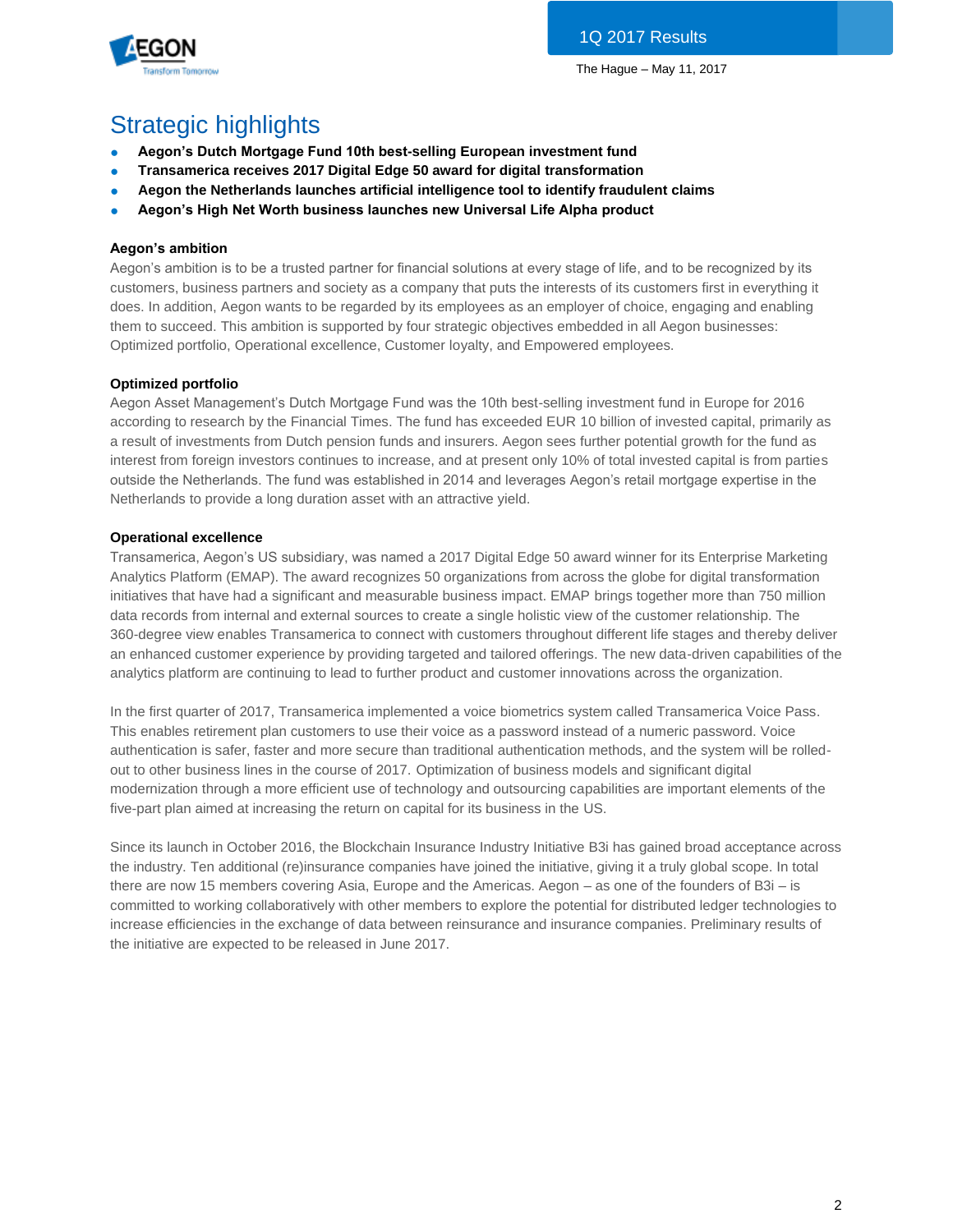

#### **Customer loyalty**

Aegon the Netherlands is introducing artificial intelligence in order to help identify fraudulent insurance claims. The technology utilizes an algorithm that is capable of quickly identifying which claims are most likely to be fraudulent. These claims are then transferred to Aegon's claims handling team for follow-up to determine whether they are entitled to a payout. Based on feedback from the claims handling team, the algorithm continues to learn and adapt to new forms of fraudulent claims on a daily basis. The algorithm enables the claims handling team to prioritize work, which ensures genuine claims are paid without delay to customers. As the new technology continues to develop it will be rolled out to other product lines within Aegon Netherlands, as well as across Aegon's other businesses around the world.

On March 31, 2017, Aegon's High Net Worth business in Asia, which operates in Hong Kong and Singapore, launched its new Universal Life Alpha product. Alpha was designed with Asia's new generation of High Net Worth individuals in mind, reflecting their shifting mind-set and wealth management priorities towards liquidity and returns. Aegon designed the product to be simpler than previous universal life products, eliminating features that are rarely utilized. Alpha has improved existing product disclosures and enables further product education making it one of the most customer-friendly universal life products available.

#### **Empowered employees**

In 2016, Aegon employees volunteered more than 23,350 hours in their communities around the world. All Aegon employees are allowed and encouraged to take paid time off in order to volunteer at a charity or organization of their choosing each year. On April 21, 2017, over a thousand Aegon employees took part in this year's Global Volunteer Friday which builds on previous volunteer initiatives in the United States and in the Netherlands. Each event gives employees an opportunity to select from a variety of volunteer opportunities that best aligns with their personal skills and interests. Volunteering is just one way that Aegon is empowering its employees to make a difference in the communities in which they do business in.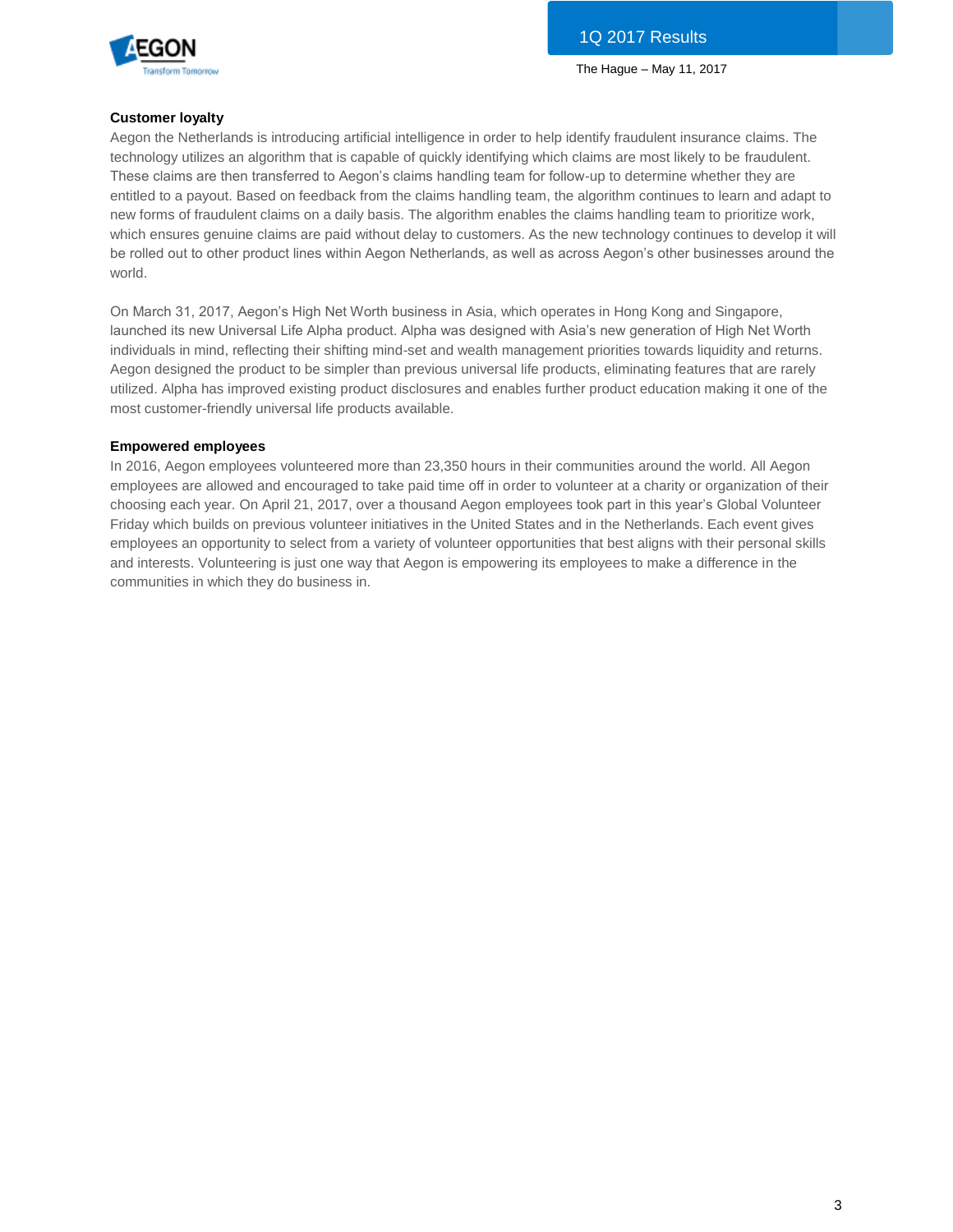

# **Financial overview**

| <b>EUR</b> millions                                                    | Notes | 1Q 2017    | 1Q 2016                  | $\%$           | 4Q 2016    | $\frac{0}{0}$  |
|------------------------------------------------------------------------|-------|------------|--------------------------|----------------|------------|----------------|
|                                                                        |       |            |                          |                |            |                |
| Underlying earnings before tax                                         |       |            |                          |                |            |                |
| Americas                                                               |       | 313        | 283                      | 10             | 388        | (19)           |
| Europe                                                                 |       | 169        | 169                      | $\overline{a}$ | 174        | (3)            |
| Asia                                                                   |       | 12         | $\overline{\phantom{a}}$ | n.m.           | 13         | (10)           |
| Asset Management                                                       |       | 37         | 45                       | (17)           | 35         | $\overline{7}$ |
| Holding and other                                                      |       | (44)       | (36)                     | (20)           | (57)       | 23             |
| Underlying earnings before tax                                         |       | 488        | 462                      | 6              | 554        | (12)           |
| Fair value items                                                       |       | (53)       | (358)                    | 85             | (13)       |                |
| Realized gains / (losses) on investments                               |       | 76         | 54                       | 41             | 36         | n.m.<br>114    |
| Net impairments                                                        |       | (11)       | (36)                     | 69             | (1)        | n.m.           |
| Other income / (charges)                                               |       | 6          | (6)                      | n.m.           | (38)       | n.m.           |
| Run-off businesses                                                     |       | 31         | 28                       | 9              | (1)        | n.m.           |
| Income before tax                                                      |       | 536        | 145                      | n.m.           | 536        |                |
| Income tax                                                             |       | (159)      | (1)                      | n.m.           | (66)       | (140)          |
| Net income / (loss)                                                    |       | 378        | 143                      | 164            | 470        | (20)           |
|                                                                        |       |            |                          |                |            |                |
| Net underlying earnings                                                |       | 350        | 352                      | (1)            | 471        | (26)           |
|                                                                        |       |            |                          |                |            |                |
| Commissions and expenses                                               |       | 1,666      | 1,744                    | (4)            | 1,726      | (3)            |
| of which operating expenses                                            | 9     | 983        | 960                      | $\overline{c}$ | 978        |                |
| Gross deposits (on and off balance)                                    | 10    |            |                          |                |            |                |
| Americas                                                               |       | 12,835     | 13,472                   | (5)            | 8,769      | 46             |
| Europe                                                                 |       | 10,054     | 3,441                    | 192            | 3,474      | 189            |
| Asia                                                                   |       | 73         | 73                       |                | 54         | 34             |
| Asset Management                                                       |       | 11,006     | 13,092                   | (16)           | 10,326     | $\overline{7}$ |
| <b>Total gross deposits</b>                                            |       | 33,969     | 30,078                   | 13             | 22,625     | 50             |
|                                                                        |       |            |                          |                |            |                |
| Net deposits (on and off balance)                                      | 10    |            |                          |                |            |                |
| Americas                                                               |       | (406)      | 4,825                    | n.m.           | (2,073)    | 80             |
| Europe                                                                 |       | 774        | 731                      | 6              | 411        | 88             |
| Asia                                                                   |       | 55         | 59                       | (8)            | 51         | $\overline{7}$ |
| Asset Management                                                       |       | (6,260)    | 2,240                    | n.m.           | (1,702)    | n.m.           |
| Total net deposits excluding run-off businesses                        |       | (5,837)    | 7,855                    | n.m.           | (3,313)    | (76)           |
| <b>Run-off businesses</b>                                              |       | (166)      | (240)                    | 31             | (179)      | 8              |
| Total net deposits / (outflows)                                        |       | (6,003)    | 7,615                    | n.m.           | (3,492)    | (72)           |
|                                                                        |       |            |                          |                |            |                |
| <b>New life sales</b>                                                  |       |            |                          |                |            |                |
| Life single premiums                                                   |       | 495<br>196 | 610<br>205               | (19)           | 476<br>192 | 4              |
| Life recurring premiums annualized<br>Total recurring plus 1/10 single |       |            |                          | (4)            | 240        | $\overline{c}$ |
|                                                                        |       | 246        | 266                      | (8)            |            | $\mathbf{2}$   |
| <b>New life sales</b>                                                  | $10$  |            |                          |                |            |                |
| Americas                                                               |       | 127        | 144                      | (2)            | 133        | (5)            |
| Europe                                                                 |       | 67         | 85                       | (21)           | 75         | (11)           |
| Asia                                                                   |       | 52         | 37                       | 41             | 32         | 66             |
| Total recurring plus 1/10 single                                       |       | 246        | 266                      | (8)            | 240        | $\mathbf{2}$   |
|                                                                        |       |            |                          |                |            |                |
| New premium production accident and health insurance                   |       | 273        | 262                      | $\overline{4}$ | 201        | 36             |
| New premium production general insurance                               |       | 27         | 24                       | 10             | 23         | 15             |
|                                                                        |       |            |                          |                |            |                |

# **Revenue-generating investments**

|                                             | Mar. 31, | Dec. 31, |               | Mar. 31, |                 |
|---------------------------------------------|----------|----------|---------------|----------|-----------------|
|                                             | 2017     | 2016     | $\frac{0}{0}$ | 2016     | $\%$            |
| Revenue-generating investments (total)      | 847,234  | 743,200  | 14            | 704,554  | 20 <sup>1</sup> |
| Investments general account                 | 155,847  | 156,813  | (1)           | 162,784  | (4)             |
| Investments for account of policyholders    | 206,294  | 203,610  |               | 191,286  | 8 <sup>1</sup>  |
| Off balance sheet investments third parties | 485,094  | 382,776  | 27            | 350,483  | 38              |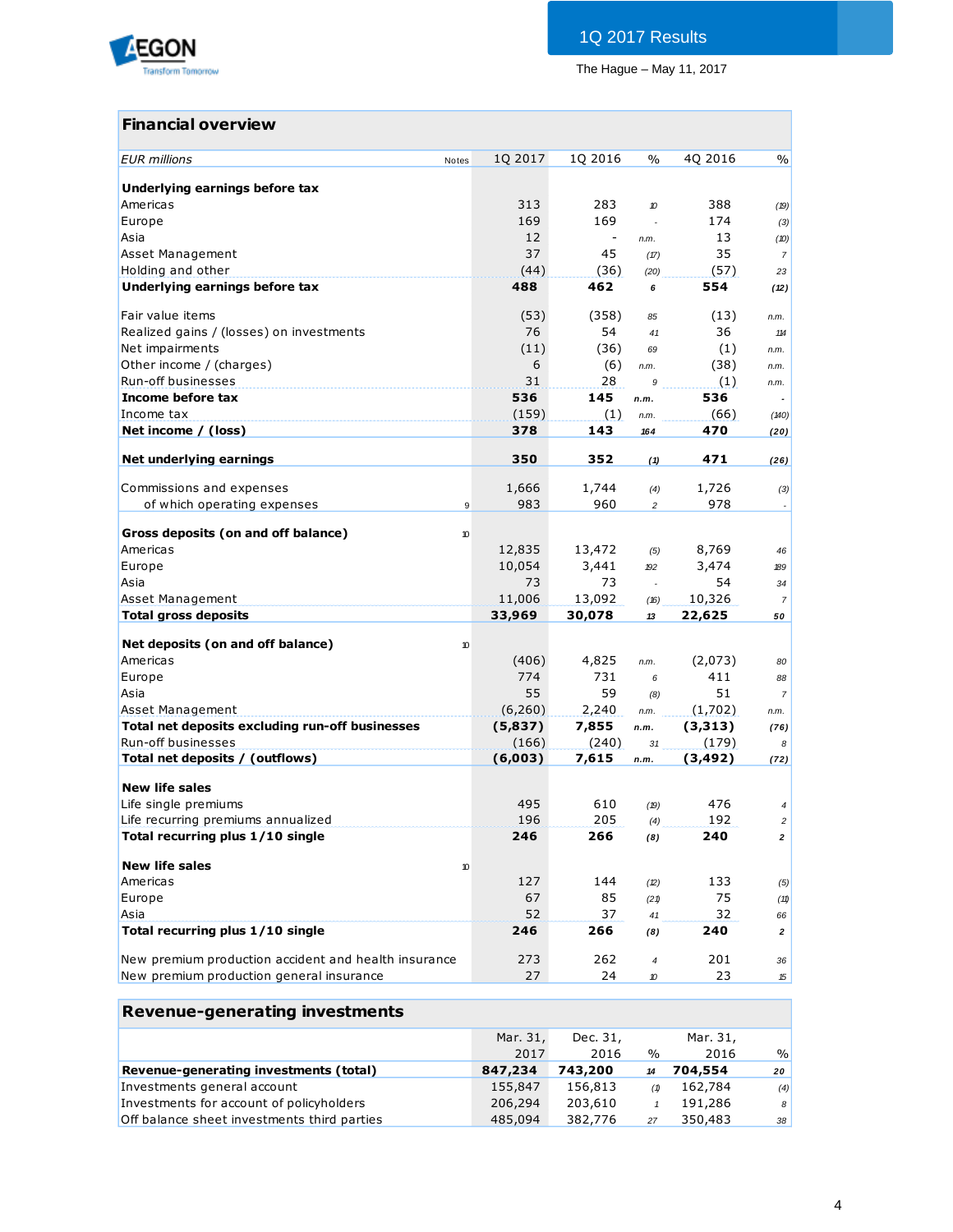

# Operational highlights

# **Underlying earnings before tax**

Aegon's underlying earnings before tax increased by 6% compared with the first quarter of 2016 to EUR 488 million. The increase was largely driven by expense reductions in the United States, higher fee income as a result of favorable equity markets, higher earnings in Asia and a strengthening of the US dollar. This more than offset lower investment income in the Netherlands and increased holding expenses. Adverse claims experience and one-time items totaled EUR 47 million in the first quarter of 2017.

Underlying earnings before tax from the Americas increased by 10% to EUR 313 million. On a constant currency basis, earnings increased by 7%, as the benefits from expense savings and higher fee income as a result of favorable equity markets more than offset EUR 26 million adverse mortality experience and EUR 24 million one-time items. One-time items consisted of a negative adjustment to intangible assets from lower reinvestment yields of EUR 11 million and a one-time charge of EUR 13 million to better reflect the timing of the payment of trail commissions.

Underlying earnings before tax from Aegon's operations in Europe of EUR 169 million were stable. Higher fee income in the United Kingdom due to favorable equity markets and a EUR 2 million one-time result from a contract loss related to the previous Guardian divestment more than offset lower investment income in the Netherlands due to prepayments and interest resets on mortgages.

Aegon's underlying earnings before tax in Asia increased from nil to EUR 12 million. This increase was mainly due to higher earnings from the High Net Worth (HNW) businesses and China, as well as a EUR 2 million one-time cash dividend received on investments.

Underlying earnings from Aegon Asset Management declined by EUR 8 million to EUR 37 million, as lower expenses were more than offset by lower performance fees compared with last year's exceptionally high level.

The result from the holding declined by EUR 8 million to a loss of EUR 44 million partly driven by higher project-related expenses.

# **Net income**

Net income increased from EUR 143 million to EUR 378 million. This increase reflects higher underlying earnings and realized gains as well as an improvement in fair value items.

# *Fair value items*

The loss from fair value items amounted to EUR 53 million, as positive real estate revaluations in the Netherlands were more than offset by negative fair value changes on hedges in place to protect Aegon's capital position.

#### *Realized gains on investments*

Realized gains totaled EUR 76 million, and were mainly related to the sale of sovereign bonds in the Netherlands.

#### *Impairment charges*

Net impairments of EUR 11 million reflect the continued benign credit environment.

# *Other income*

Other income of EUR 6 million includes a profit resulting from the transfer of annuity production written in the United Kingdom in 2016 to Rothesay Life. Restructuring charges of EUR 14 million in the United Kingdom and the United States were largely offset by income related to policyholder taxes with an equal offset in Aegon's income tax line.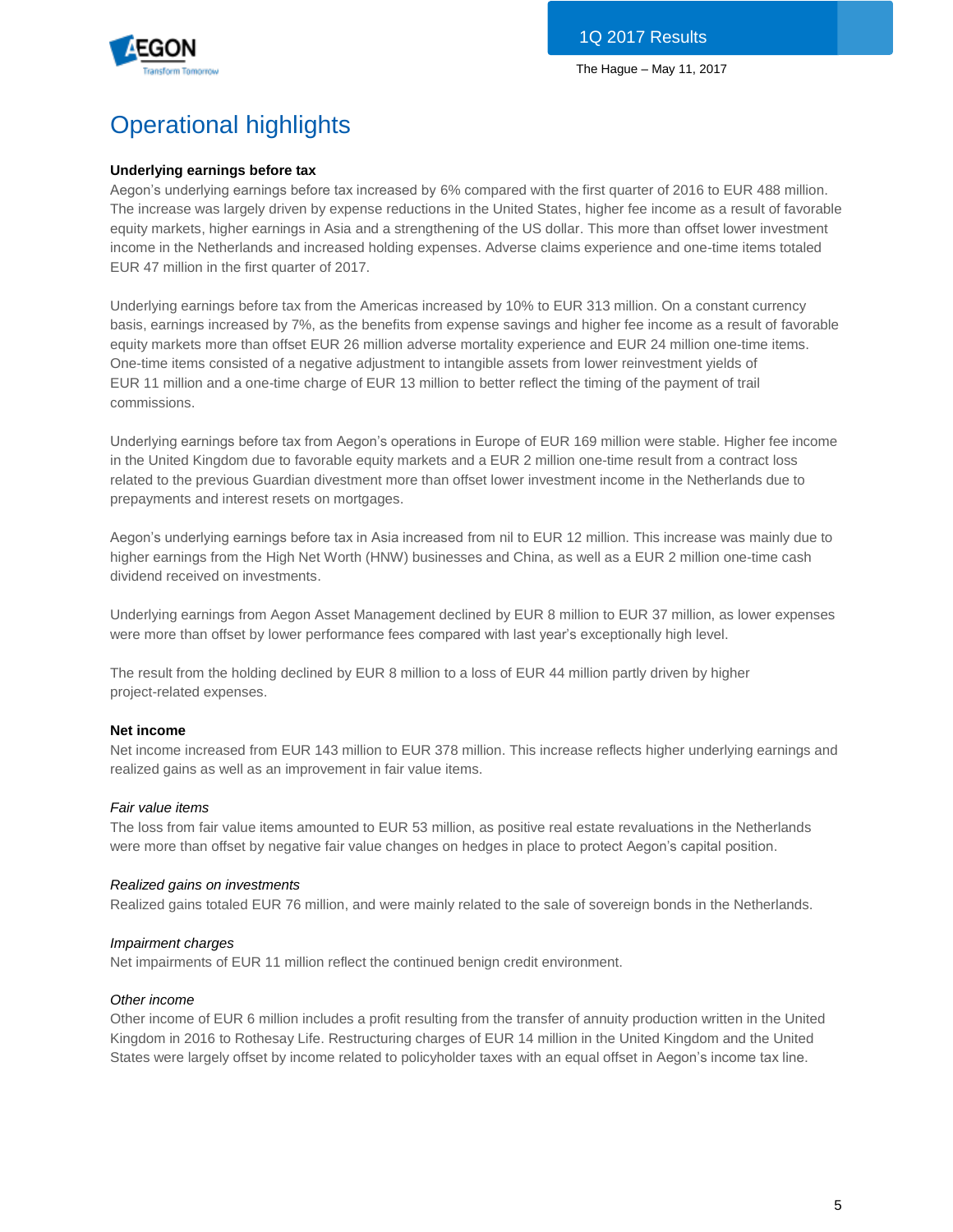

### *Run-off businesses*

The result from run-off businesses increased by 9% to EUR 31 million due to a one-time benefit in the BOLI/COLI business.

#### *Income tax*

Income tax amounted to EUR 159 million, which implies an effective tax rate for the first quarter of 30%. The effective tax rate on underlying earnings was 28%.

### **Return on equity**

Return on equity decreased by 10 basis points to 7.2% in the first quarter of 2017, as higher underlying earnings before tax were offset by an increase in the effective tax rate.

#### **Operating expenses**

Operating expenses were stable compared with the first quarter of 2016 at EUR 983 million. Acquisitions in the United Kingdom and strengthening of the US dollar offset expense reductions. At constant currencies and excluding the impact from these acquisitions, expenses declined by 3%.

### **Sales**

Aegon's total sales increased by 11% to EUR 3.9 billion in the first quarter of 2017. This was mainly the result of an increase in gross deposits to EUR 34.0 billion. Gross deposits were up by 13% driven by higher UK platform deposits as a result of the Cofunds acquisition. Cofunds deposits were included for the first time this quarter and added EUR 6.3 billion. This more than offset lower asset management flows and a decrease in deposits in the Americas. The latter was the result of fewer retirement plan takeover deposits, reduced demand for variable annuities, and last year's exceptionally strong level of mutual fund deposits. Net outflows amounted to EUR 6.0 billion and were mainly driven by the loss of an asset management contract in the United Kingdom related to the previous Guardian divestment.

New life sales declined by 8% to EUR 246 million. Lower term life and indexed universal life sales in the United States, and lower sales in Europe were partly offset by strong sales in Asia as a result of the successful launch of a new critical illness product in China. Indexed universal life sales are expected to benefit in the second half of 2017 from various initiatives that are currently being implemented. Lower sales in Europe are mainly due to the divestment of the UK annuity book and lower pension sales in the Netherlands, as a result of the continued shift in demand from defined benefit to defined contribution solutions. New premium production for accident & health and general insurance increased by 5% to EUR 300 million due to favorable currency movements, and higher disability insurance sales in the Netherlands following product launches in response to new legislation.

# **Market consistent value of new business**

The market consistent value of new business increased by EUR 39 million to EUR 172 million. The benefit from higher interest rates and strong sales in China more than offset lower pension sales in the Netherlands, as well as lower margins on pension products and the sale of the annuity business in the United Kingdom. No market consistent value of new business is recognized on Cofunds deposits.

#### **Revenue-generating investments**

Revenue-generating investments were up by 14% to EUR 847 billion. This increase was primarily driven by the acquisition of Cofunds in the United Kingdom, while higher equity markets more than offset net outflows.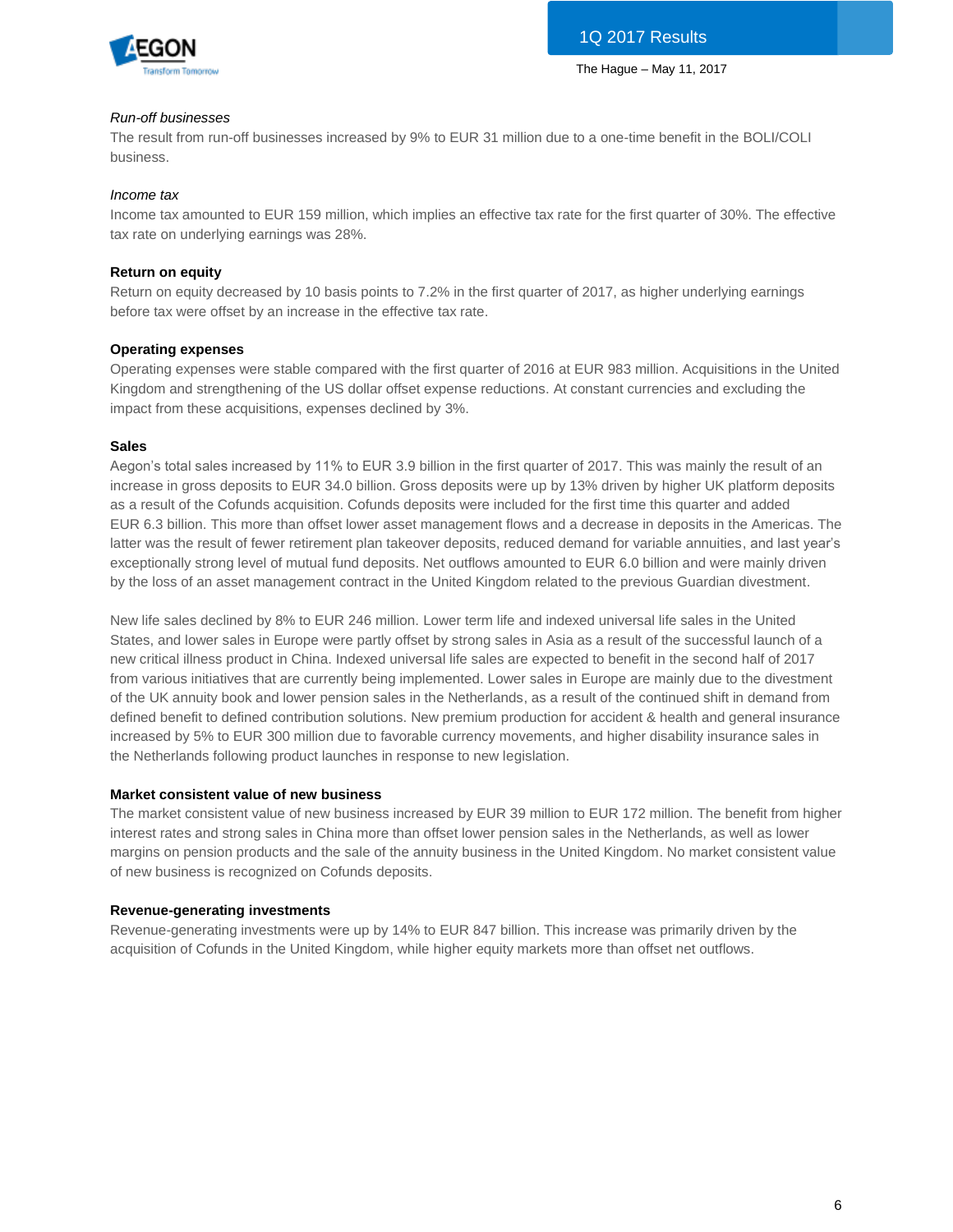

#### **Capital management**

Shareholders' equity increased by EUR 0.6 billion to EUR 21.5 billion on March 31, 2017 driven by retained earnings and the impact of market movements on the remeasurement of defined benefit plans and revaluation reserves. Shareholders' equity, excluding revaluation reserves and defined benefit plan remeasurements, increased by EUR 0.2 billion to EUR 17.6 billion – or EUR 8.59 per common share – at the end of the first quarter, as net income more than offset unfavorable currency movements in the quarter.

The gross leverage ratio improved by 40 basis points to 29.4% as a result of the positive impact of this quarter's net income. On July 18, 2017, Aegon will redeem EUR 500 million senior unsecured notes. Pro forma for this redemption, Aegon's gross financial leverage ratio reduces to 27.9%.

Holding excess capital decreased by EUR 0.1 billion to EUR 1.4 billion, of which EUR 500 million has been earmarked for the aforementioned redemption of senior notes. The decrease mainly resulted from funding and operating expenses.

### **Solvency II**

Aegon's Solvency II ratio remained stable at an estimated 157% during the first quarter, as capital generation offset the impact of the acquisition of Cofunds and accrual for the final 2016 dividend which is payable in June.

Capital generation of the operating units amounted to EUR 0.5 billion for the quarter. Market impacts and one-time items amounted to EUR 0.2 billion, and mainly related to positive credit spread and interest rate movements in the Netherlands. The benefit from a reserving methodology change for the HNW business in Asia was largely offset by non-admissibility of deferred tax assets in the United States. Capital generation of the operating units excluding market impacts and one-time items amounted to EUR 0.3 billion in the first quarter of 2017.

On April 5, 2017, the European Insurance and Occupational Pensions Authority (EIOPA) published an updated methodology to derive the Ultimate Forward Rate (UFR). If approved by the European Commission, this methodology will lead to a lowering of the UFR from 4.2% to 3.65% in steps of maximum 15 basis points per year from 2018 onwards. In response to this change and pending the review of assumptions underlying Aegon's factor for the loss absorbing capacity of deferred taxes (LAC-DT) of 75% in the Netherlands, Aegon decided to downstream EUR 100 million from the Dutch holding company to enhance the capital position of its main Dutch life insurance subsidiary in the first quarter of 2017 instead of remitting it to the group. Aegon is committed to further increasing the capital buffer of its Dutch unit through decisive management actions, including improving the risk profile, optimizing the portfolio and providing group capital support.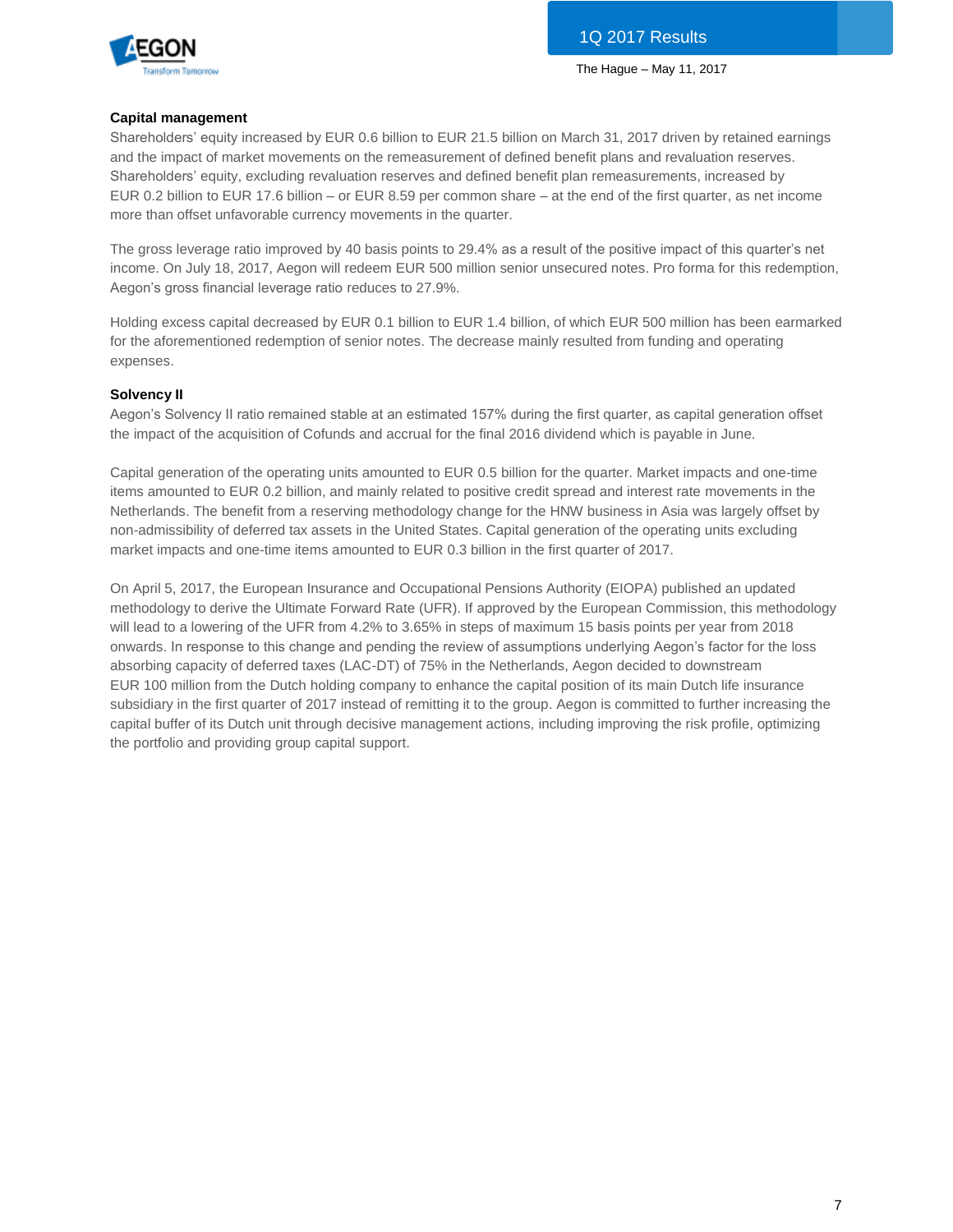

# **Financial overview, 1Q 2017 geographically**

| Americas<br>Europe<br>89<br>97<br>135<br>89<br>53<br>12 | Asia<br>17<br>(4)                                    |                     | Asset activities &<br>Management eliminations<br>٠<br>٠ | Total<br>203<br>131 |
|---------------------------------------------------------|------------------------------------------------------|---------------------|---------------------------------------------------------|---------------------|
|                                                         |                                                      |                     |                                                         |                     |
|                                                         |                                                      |                     |                                                         |                     |
|                                                         |                                                      |                     |                                                         |                     |
|                                                         |                                                      |                     |                                                         |                     |
|                                                         |                                                      |                     |                                                         |                     |
|                                                         |                                                      |                     |                                                         | 142                 |
|                                                         |                                                      |                     |                                                         | 12                  |
|                                                         |                                                      | 37                  |                                                         | 37                  |
|                                                         | (1)                                                  |                     | (44)                                                    | (37)                |
| 169                                                     | 12                                                   | 37                  | (44)                                                    | 488                 |
|                                                         | 1                                                    |                     | 22                                                      | (53)                |
| 67                                                      | (3)                                                  | $\overline{2}$      |                                                         | 76                  |
|                                                         |                                                      |                     | (2)                                                     | (11)                |
| 8                                                       |                                                      |                     |                                                         | 6                   |
|                                                         |                                                      |                     |                                                         | 31                  |
| 183                                                     | 10                                                   | 39                  | (24)                                                    | 536                 |
|                                                         | (14)                                                 |                     | 6                                                       | (159)               |
| 131                                                     | (4)                                                  | 27                  | (18)                                                    | 378                 |
| 127                                                     | (2)                                                  | 26                  | (32)                                                    | 350                 |
| 313<br>231                                              | (20)<br>10<br>(4)<br>(2)<br>31<br>328<br>(86)<br>242 | (56)<br>(5)<br>(53) |                                                         | (12)                |

| <b>Employee numbers</b>                                              |          |          |          |
|----------------------------------------------------------------------|----------|----------|----------|
|                                                                      | Mar. 31, | Dec. 31. | Mar. 31, |
|                                                                      | 2017     | 2016     | 2016     |
| <b>Employees</b>                                                     | 29,544   | 29,380   | 29,922   |
| of which Aegon's share of employees in joint ventures and associates | 5,898    | 5.944    | 5.656    |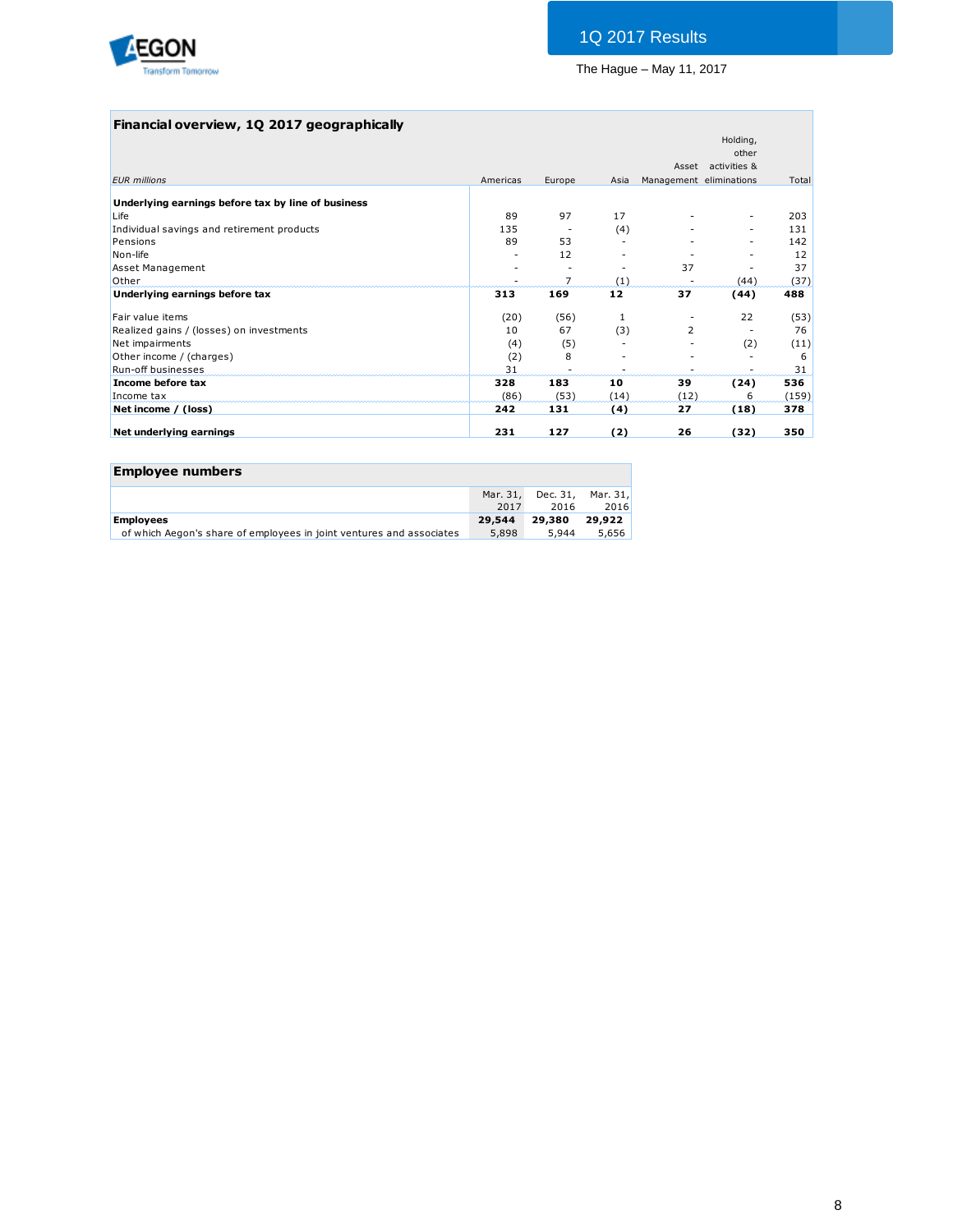

# Americas

- **Underlying earnings increase by 7% to USD 333 million, as expense reductions and favorable equity markets more than offset seasonally adverse mortality experience and one-time charges**
- Net income more than doubles to USD 257 million driven by improved results from fair value items
- **Gross deposits amount to USD 13.7 billion; net outflows of USD 609 million mainly as a result of lower variable annuity sales and anticipated contract discontinuances in the business acquired from Mercer**

# **Execution of strategy**

Expense savings are an important building block of Aegon's five-part plan aimed at increasing the return on capital for its business in the US. So far, expense reduction initiatives, including a voluntary separation plan and the planned closure of locations, have led to annual run-rate expense savings of USD 136 million. The first quarter results clearly show the benefits from these management actions with a 7% decline in expenses.

Optimization of business models and significant digital modernization through a more efficient use of technology and outsourcing capabilities are other important elements of the five-part plan. These actions enable Aegon to better meet customers' needs and create a consistent, positive experience. A voice biometrics system was, for example, implemented in the first quarter of 2017. This enables retirement plan customers to use their voice as a password instead of a numeric password. Voice authentication is safer, faster and more secure than traditional authentication methods, and the system will be rolled-out to other business lines in the course of 2017.

Aegon's strict pricing discipline was reflected in a margin over volume approach in the first quarter. Despite higher interest rates, prices have not been materially adjusted during the first quarter in order to improve profitability of new sales. Demand – especially for term life and variable annuities – therefore continues to be impacted, which is leading to lower sales and net outflows.

# **Underlying earnings before tax**

Underlying earnings before tax from the Americas in the first quarter of 2017 increased by 7% to USD 333 million. The benefits from expense reductions and higher fee income as a result of favorable equity markets were partly offset by adverse mortality experience and one-time items.

- Life earnings decreased by USD 12 million to USD 36 million, as expense savings were more than offset by seasonally adverse mortality experience of USD 37 million compared with USD 14 million in the same quarter last year and a negative intangible adjustment of USD 12 million related to lower reinvestment yields.
- Earnings from Accident & Health increased by USD 14 million to USD 58 million driven by expense savings and improved earnings on supplemental health products.
- Earnings from Retirement Plans increased by 31% to USD 71 million primarily due to the reduction in expenses, higher fee revenue, and a one-time charge in the first quarter of 2016.
- Mutual Fund earnings remained stable at USD 10 million. Increased fee income resulting from favorable equity market performance was offset by higher expenses.
- Earnings from Variable Annuities increased by 7% to USD 86 million, as increased fee income resulting from higher equity markets more than offset a one-time charge of USD 14 million to better reflect the timing of the payment of trail commissions.
- Earnings from Fixed Annuities amounted to USD 49 million and included USD 9 million favorable mortality experience.
- Stable Value Solutions earnings were stable at USD 23 million.
- Earnings from Latin America remained stable at nil, as profits from the joint venture in Brazil were offset by investments in future growth in Mexico.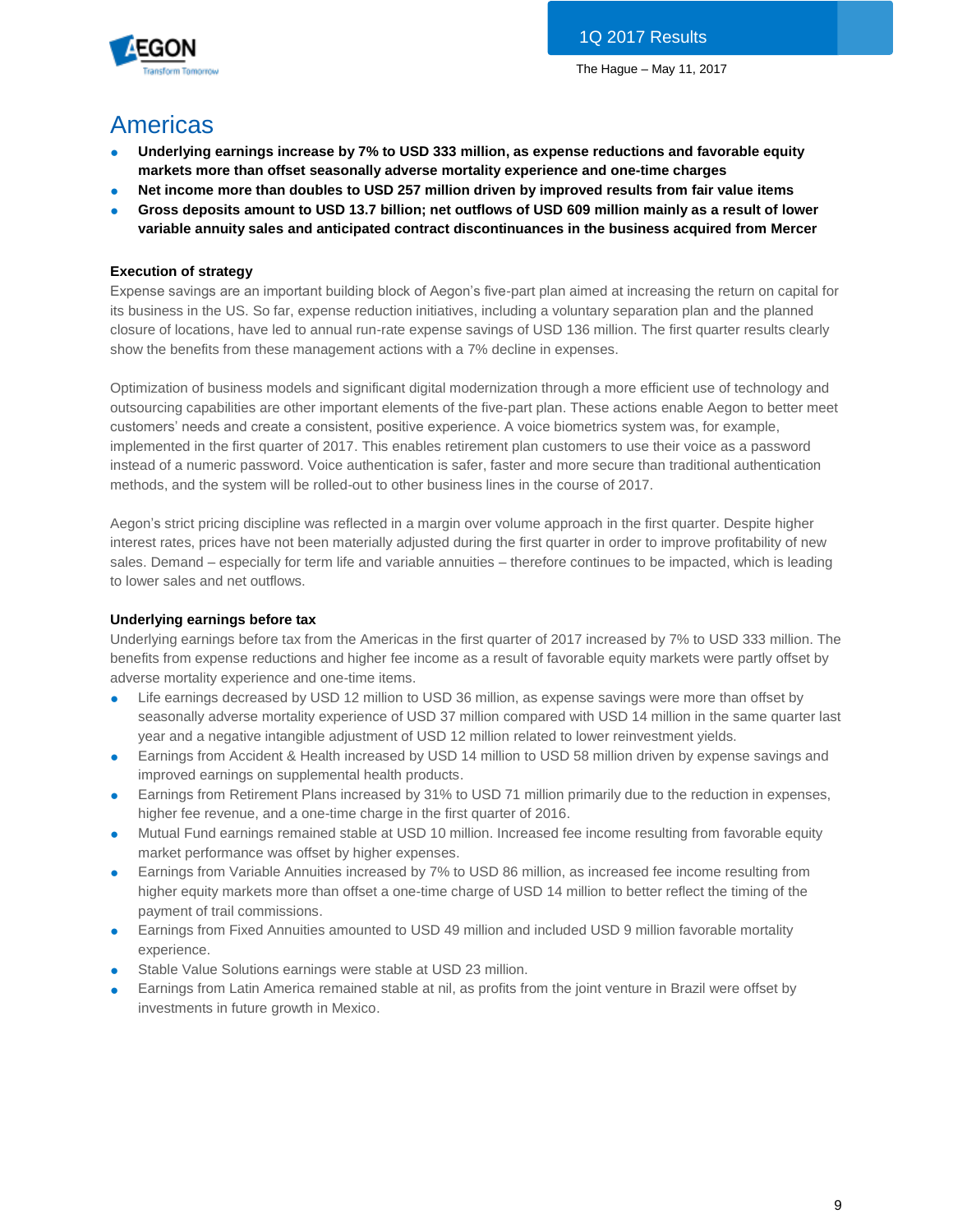

# **Net income**

Net income from Aegon's businesses in the Americas more than doubled to USD 257 million in the first quarter mainly driven by an improvement in the result from fair value items.

The results from fair value items amounted to a loss of USD 21 million compared with a loss of USD 242 million in the first quarter of last year.

- The loss on fair value hedges without an accounting match under IFRS was USD 36 million, mainly driven by a lower than expected loss on the macro hedge related to GMIB variable annuities of USD 22 million as a result of outperformance of underlying equity investments.
- Fair value hedges with an accounting match, which includes the hedges on Aegon's GMWB variable annuities, produced a gain of USD 28 million.
- The results on fair value investments amounted to a loss of USD 13 million from underperformance of alternative investments.

The results from run-off businesses increased by 6% to USD 33 million due to a one-time benefit in the BOLI/COLI business. Realized gains on investments of USD 11 million resulted from normal trading activity. Net impairments remained low at USD 4 million and reflect the continued benign credit environment. Other charges of USD 3 million were largely comprised of restructuring charges related to the expense savings program. Income tax amounted to USD 92 million.

### **Return on capital**

The return on average capital invested in Aegon's businesses in the Americas in the first quarter of 2017, excluding revaluation reserves and defined benefit plan remeasurements, increased by 50 basis points to 6.7% as a result of higher underlying earnings. Return on capital of Aegon's businesses excludes the benefit of leverage at the holding.

### **Operating expenses**

Operating expenses declined by 7% to USD 448 million. Initiatives to reduce expenses led to annual run-rate expense savings of USD 136 million. Expense savings contribute to improving returns and create room to invest in capabilities to create a differentiated digital offering. These include investments in new, digital solutions in the workplace that are focused on the strong link between retirement plan participants' wealth and health.

#### **Sales**

Gross deposits declined by 8% to USD 13.7 billion. Gross deposits in Retirement Plans declined slightly from USD 11.8 billion to USD 11.4 billion as a result of lower takeover deposits. Gross deposits in Variable Annuities were down by USD 0.3 billion to USD 0.9 billion, mainly driven by lower market demand as a result of the upcoming implementation of the Department of Labor fiduciary rule and Aegon's strict pricing discipline. Gross deposits in Mutual Funds declined from USD 1.8 billion to USD 1.3 billion, reflecting last year's exceptional level of inflows into equity and asset allocation funds.

Net outflows amounted to USD 0.6 billion in the first quarter. Net inflows in Retirement Plans amounted to USD 0.7 billion and included USD 3.0 billion of contract discontinuances from the business acquired from Mercer. These contract discontinuances were the result of anticipated lapse behavior related to the conversion to the Transamerica recordkeeping platform, and are projected to continue until early 2018. Net outflows in Variable Annuities amounted to USD 0.5 billion, mainly driven by lower sales. Net outflows in Mutual Funds of USD 0.3 billion were mainly driven by fund rationalization at one of Aegon's distributors. Fixed Annuities experienced net outflows of USD 0.3 billion due to the strategic repositioning of the business.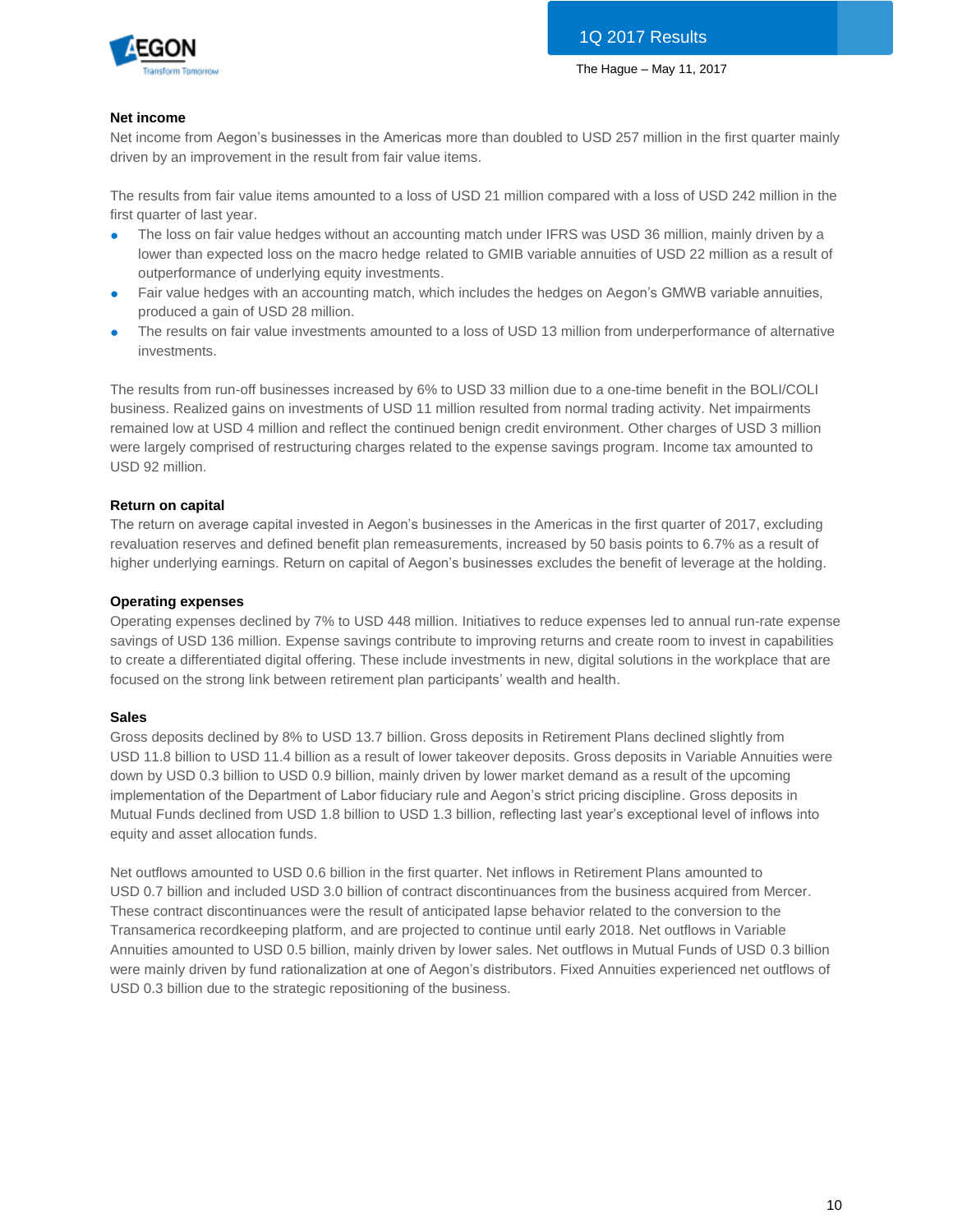

New life sales were down by 15% to USD 135 million, mainly driven by lower indexed universal life and term life sales. Indexed universal life sales were lower, although they are expected to benefit in the second half of 2017 from various initiatives that are currently being implemented. Sales of term life products also declined due to focus on profitability in a highly competitive market. New premium production for accident & health insurance was relatively stable at USD 267 million, as higher travel sales were offset by reduced demand for group voluntary benefit insurance as a result of uncertainty around potential changes to the Affordable Care Act and product exits.

#### **Market consistent value of new business**

Market consistent value of new business increased by 33% to USD 118 million as a result of higher interest rates in combination with Aegon's strict pricing discipline.

### **Revenue-generating investments**

Revenue-generating investments increased by 3% during the first quarter to USD 478 billion. The favorable impact from higher equity markets and lower interest rates more than offset net outflows.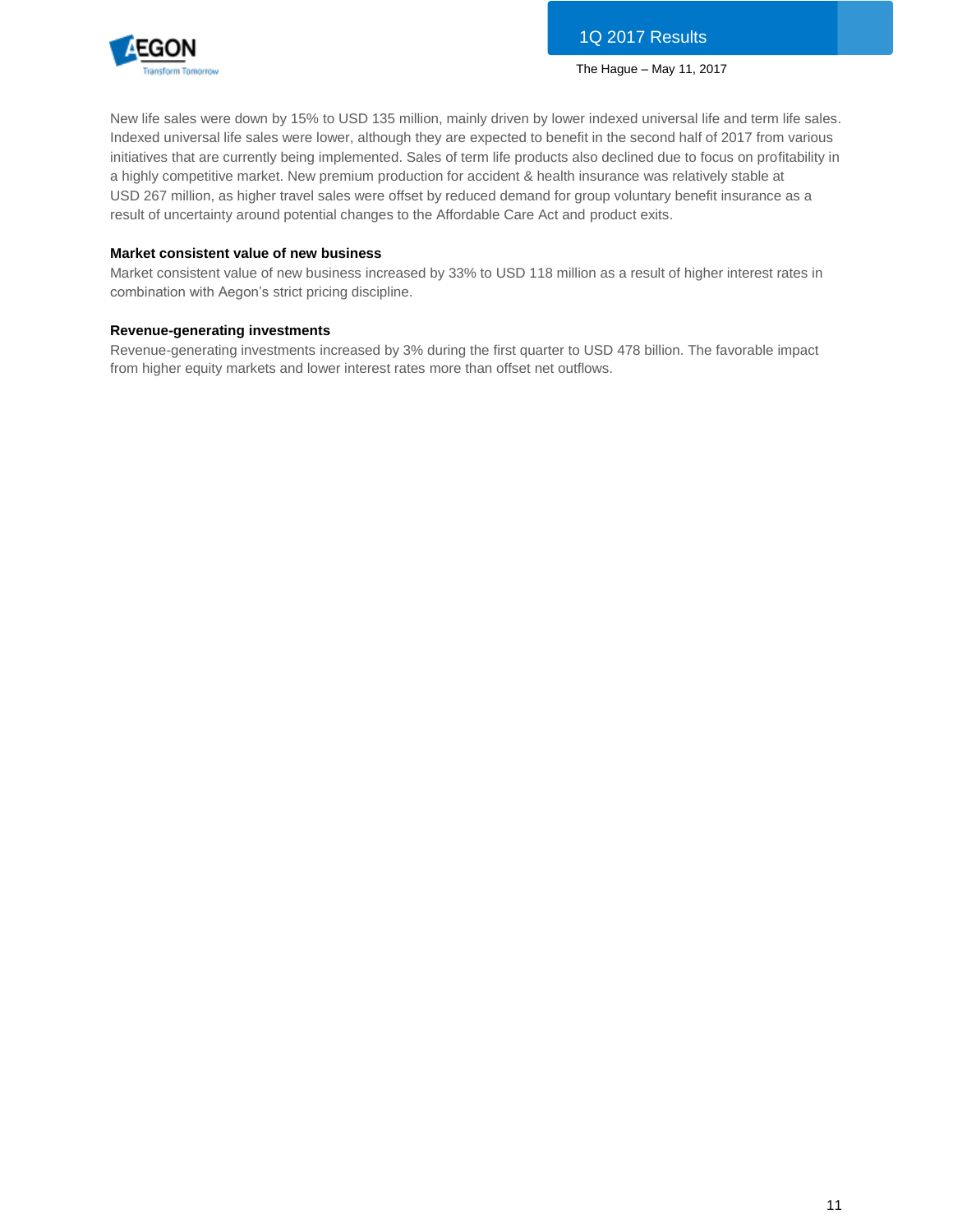

# **Americas**

| USD millions                                            | 1Q 2017<br>Notes | 1Q 2016      | $\%$             | 4Q 2016  | $\%$           |
|---------------------------------------------------------|------------------|--------------|------------------|----------|----------------|
| Underlying earnings before tax by line of business      |                  |              |                  |          |                |
| Life                                                    | 36               | 47           | (25)             | 81       | (56)           |
| Accident & Health                                       | 58               | 44           | 32               | 87       | (34)           |
| <b>Retirement Plans</b>                                 | 71               | 54           | 31               | 76       | (7)            |
| <b>Mutual Funds</b>                                     | 10               | 10           | $\mathbf{1}$     | 15       | (31)           |
| Variable Annuities                                      | 86               | 81           | $\overline{7}$   | 104      | (17)           |
| <b>Fixed Annuities</b>                                  | 49               | 52           | (6)              | 34       | 43             |
| Stable Value Solutions                                  | 23               | 24           | (2)              | 24       | (4)            |
| Latin America                                           |                  |              | n.m.             |          | (61)           |
| Underlying earnings before tax                          | 333              | 312          | $\overline{7}$   | 422      | (21)           |
| Fair value items                                        | (21)             | (242)        | 91               | (248)    | 91             |
| Realized gains / (losses) on investments                | 11               | 37           | (70)             | (20)     | n.m.           |
| Net impairments                                         | (4)              | (35)         | 88               | 6        | n.m.           |
| Other income / (charges)                                | (3)              | (6)          | 58               | (29)     | 91             |
| Run-off businesses                                      | 33               | 31           | 6                | (2)      | n.m.           |
| Income before tax                                       | 349              | 96           | n.m.             | 130      | 169            |
| Income tax                                              | (92)             | 8            | n.m.             | 40       | n.m.           |
| Net income / (loss)                                     | 257              | 104          | 147              | 170      | 52             |
| Net underlying earnings                                 | 246              | 233          | 6                | 356      | (31)           |
| Commissions and expenses                                | 1,058            | 1,177        | (D)              | 1,174    | (10)           |
| of which operating expenses                             | 448              | 479          | (7)              | 475      | (6)            |
|                                                         |                  |              |                  |          |                |
| Gross deposits (on and off balance) by line of business | 10               |              |                  |          |                |
| Life                                                    | 2                | 3            | (27)             | 2        | (16)           |
| <b>Retirement Plans</b>                                 | 11,371           | 11,794       | (4)              | 7,111    | 60             |
| <b>Mutual Funds</b>                                     | 1,323            | 1,773        | (25)             | 1,296    | $\overline{c}$ |
| Variable Annuities                                      | 877              | 1,212        | (28)             | 945      | (7)            |
| <b>Fixed Annuities</b>                                  | 90               | 67           | 34               | 55       | 63             |
| Latin America                                           | 3                | 2            | 41               | 3        | 16             |
| <b>Total gross deposits</b>                             | 13,666           | 14,850       | (8)              | 9,411    | 45             |
| Net deposits (on and off balance) by line of business   | 10               |              |                  |          |                |
| Life                                                    | (8)              | (8)          | 3                | (7)      | (15)           |
| <b>Retirement Plans</b>                                 | 627              | 5,249        | (88)             | (1,278)  | n.m.           |
| <b>Mutual Funds</b>                                     | (274)            | 266          | n.m.             | (418)    | 35             |
| Variable Annuities                                      | (459)            | 165          | n.m.             | (292)    | (58)           |
| <b>Fixed Annuities</b>                                  | (319)            | (354)        | $\boldsymbol{v}$ | (308)    | (4)            |
| Latin America                                           | $\mathbf{1}$     | $\mathbf{1}$ | (3)              | (1)      | n.m.           |
| Total net deposits excluding run-off businesses         | (432)            | 5,318        | n.m.             | (2,304)  | 81             |
| Run-off businesses                                      | (176)            | (264)        | 33               | (193)    | 9              |
| Total net deposits / (outflows)                         | (609)            | 5,054        | n.m.             | (2, 497) | 76             |
| <b>New life sales</b>                                   | $10$             |              |                  |          |                |
| Life single premiums                                    | 26               | 30           | (13)             | 29       | (9)            |
| Life recurring premiums annualized                      | 132              | 155          | (15)             | 141      | (6)            |
| Total recurring plus 1/10 single                        | 135              | 158          | (15)             | 144      | (6)            |
| Life                                                    | 122              | 150          | (18)             | 126      | (3)            |
| Latin America                                           | 12               | 9            | 40               | 17       | (28)           |
| Total recurring plus 1/10 single                        | 135              | 158          | (15)             | 144      | (6)            |
|                                                         |                  |              |                  |          |                |
| New premium production accident and health insurance    | 267              | 271          | (2)              | 201      | 33             |
| <b>Revenue-generating investments</b>                   |                  |              |                  |          |                |
|                                                         | Mar. 31,         | Dec. 31,     |                  | Mar. 31, |                |
|                                                         | 2017             | 2016         | $\%$             | 2016     | $\%$           |
| Revenue-generating investments (total)                  | 477,965          | 464,595      | 3                | 454,510  | 5              |
| Investments general account                             | 98,971           | 98,145       | $\mathbf{1}$     | 100,963  | (2)            |
| Investments for account of policyholders                | 117,032          | 113,223      | 3                | 110,098  | 6              |
|                                                         |                  |              |                  |          |                |

Investments general account 98,971 98,145 *1* 100,963 *(2)* Investments for account of policyholders 117,032 113,223 *3* 110,098 *6* Off balance sheet investments third parties 261,962 253,227 *3* 243,449 *8*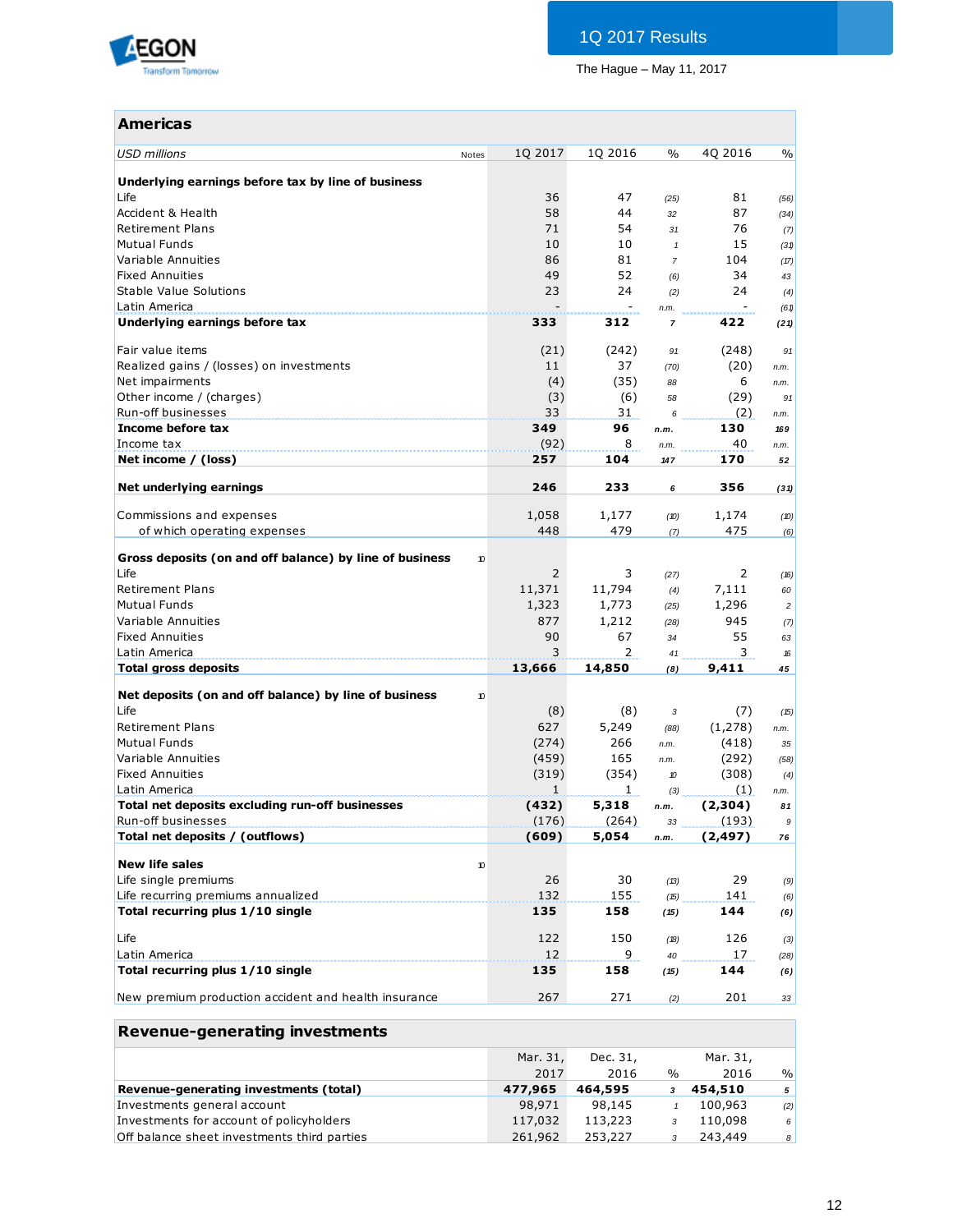

# Europe

- **Underlying earnings before tax remain stable at EUR 169 million**
- **Net income increases to EUR 131 million supported by realized gains on investments**
- **Gross deposits of EUR 10.1 billion driven by record UK platform sales following Cofunds acquisition**
- **UK platform assets of GBP 102 billion as a result of Cofunds inclusion and net inflows**

# **Execution of strategy**

In its established markets in the Netherlands and the United Kingdom, Aegon aims to improve its customer experience by introducing digital innovations and capturing a larger share of the customer value chain. Cofunds has been part of Aegon's platform business since January 1, 2017. This makes it the leading platform business in the United Kingdom, with GBP 102 billion of combined assets – of which GBP 87 billion come from Cofunds. Aegon had record platform sales in the quarter and is making good progress on its upgrading program with around 23,000 existing customers and GBP 0.7 billion assets upgraded in the first quarter.

Aegon focuses on profitable growth in Central & Eastern Europe (CEE) and Spain & Portugal, where it aims to grow mostly in protection products. In the first quarter, the share of protection products in the sales mix was over 40% in CEE. In Spain, term life, health and non-life sales all increased as a result of successful sales campaigns.

# **Underlying earnings before tax**

Underlying earnings before tax from Aegon's operations in Europe were flat at EUR 169 million compared with the first quarter of 2016. Higher fee income in the United Kingdom due to favorable equity markets was offset by lower investment income in the Netherlands, mainly due to prepayments on mortgages and interest rate resets.

- Underlying earnings in the Netherlands declined by 8% to EUR 118 million. Earnings from Pensions declined from EUR 47 million to EUR 32 million, mainly caused by lower yields on investments, and prepayments and interest resets on mortgages. Life & Savings earnings slightly decreased to EUR 78 million, as a higher interest result at Savings was more than offset by lower investment income in Life due to prepayments on mortgages. Non-life earnings improved by EUR 7 million to a profit of EUR 1 million as a result of favorable claims experience on previous accident years in the disability portfolio, partly offset by higher expenses.
- In the United Kingdom, underlying earnings increased by 45% to EUR 33 million. Life earnings declined by EUR 6 million to EUR 15 million as the impact of the sale of the annuity business was partly offset by positive experience on the residual annuity portfolio and favorable performance on protection products. Earnings from Pensions increased from EUR 2 million to EUR 18 million as a result of the impact from higher equity markets on fee income, and a EUR 2 million one-time benefit from a contract loss related to previous Guardian divestment.
- CEE's underlying earnings increased by 19% to EUR 17 million, mainly driven by better underwriting results in Slovakia and the Czech Republic.
- Underlying earnings in Spain & Portugal declined from EUR 3 million to EUR 1 million, mainly caused by lower technical results in the Santander joint ventures in Spain.

# **Net income**

Net income from Aegon's businesses in Europe increased by 32% to EUR 131 million. The loss from fair value items amounted to EUR 56 million. Positive real estate revaluations and a positive result on the guarantee provision in the Netherlands were more than offset by negative fair value changes on equity hedges in the United Kingdom and interest rate hedges in the Netherlands to protect Aegon's capital position. Net impairments amounted to EUR 5 million, while realized gains totaled EUR 67 million, and were mainly related to the sale of sovereign bonds in the Netherlands. Other income of EUR 8 million includes a profit in relation to a transfer of the annuity production written in the United Kingdom in 2016 as an extension to the existing transfer to Rothesay Life. Restructuring charges in the United Kingdom for the integration of Cofunds were EUR 11 million, largely offset by income related to policyholder taxes with an equal offset in Aegon's income tax line.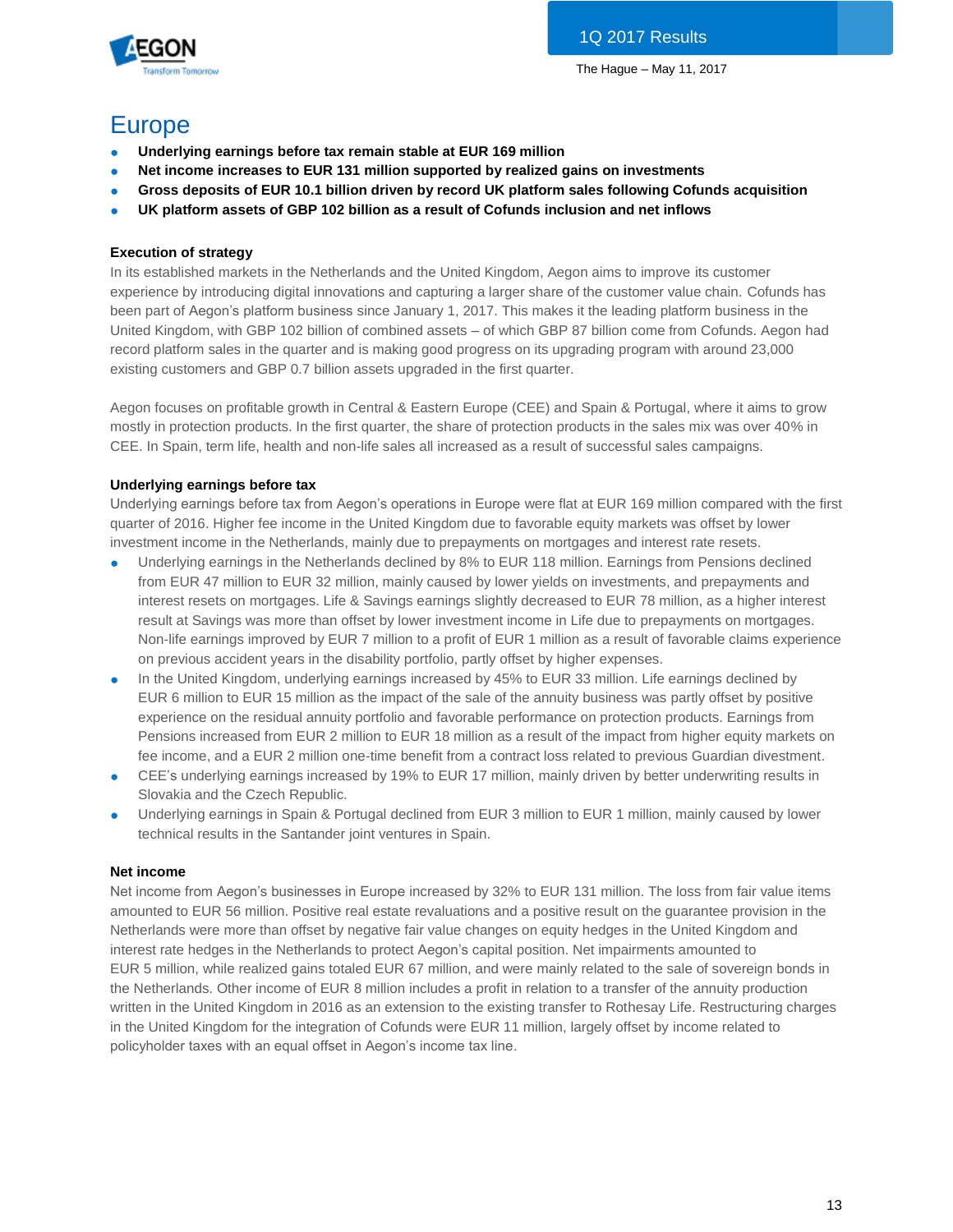

#### **Return on capital**

The return on average capital invested in Aegon's businesses in Europe decreased by 40 basis points to 6.5%, excluding revaluation reserves and defined benefit plan remeasurements. Return on capital of Aegon's businesses excludes the benefit of leverage at the holding. For the Netherlands, return on capital was 7.8%. The return in the United Kingdom was 4.1%. In CEE it was 15.3%, while in Spain & Portugal it was -0.7%.

### **Operating expenses**

Operating expenses increased by 10% to EUR 395 million. This was mainly caused by the acquisitions of Cofunds and BlackRock's defined contribution business in the United Kingdom, which were both not yet included in the comparable quarter last year. In the Netherlands, project-related expenses offset run-rate expense savings of EUR 25 million in the insurance business which were achieved as a result of management actions.

#### **Sales**

Gross deposits almost tripled to EUR 10.1 billion. This increase was driven by savings deposits in the Netherlands and UK platform deposits. UK gross deposits increased to EUR 8.0 billion, reflecting the first time inclusion of Cofunds, which added EUR 6.3 billion and strong inflows on Aegon's existing platform. Cofunds deposits benefited from strong institutional sales which can be volatile. Gross deposits in CEE increased by 13% to EUR 69 million, largely driven by an increase of pension deposits in Romania and Hungary. Continued strong performance of Aegon's online bank Knab led to a 9% increase in the Netherlands to EUR 2.0 billion.

Net deposits for Europe increased by 6% to EUR 0.8 billion driven by the United Kingdom, reflecting increased platform net inflows on Aegon's existing platform as well as the inclusion of Cofunds. This increase was partly offset by lower net savings deposits in the Netherlands.

New life sales declined by 21% to EUR 67 million in the first quarter mainly due to lower pension sales in the Netherlands as a result of the continued shift in demand from defined benefit to defined contribution solutions. The 54% decline in the United Kingdom reflects the divestment of the annuity business.

New premium production for accident & health increased by EUR 7 million to EUR 17 million as the result of higher sales of disability products in the Netherlands following product launches in response to changes in legislation. New premium production for general insurance of EUR 27 million was driven by a portfolio acquisition in Hungary.

# **Market consistent value of new business**

The market consistent value of new business in Europe declined by EUR 19 million to EUR 37 million. This was mainly driven by a reduction in the value of new business in the Netherlands from lower sales and lower margins, and the United Kingdom due to lower margins on pension products, as well as the sale of the UK annuity business.

#### **Revenue-generating investments**

Revenue-generating investments increased by 63% to EUR 267 billion in the first quarter due to the inclusion of Cofunds, in addition to net inflows.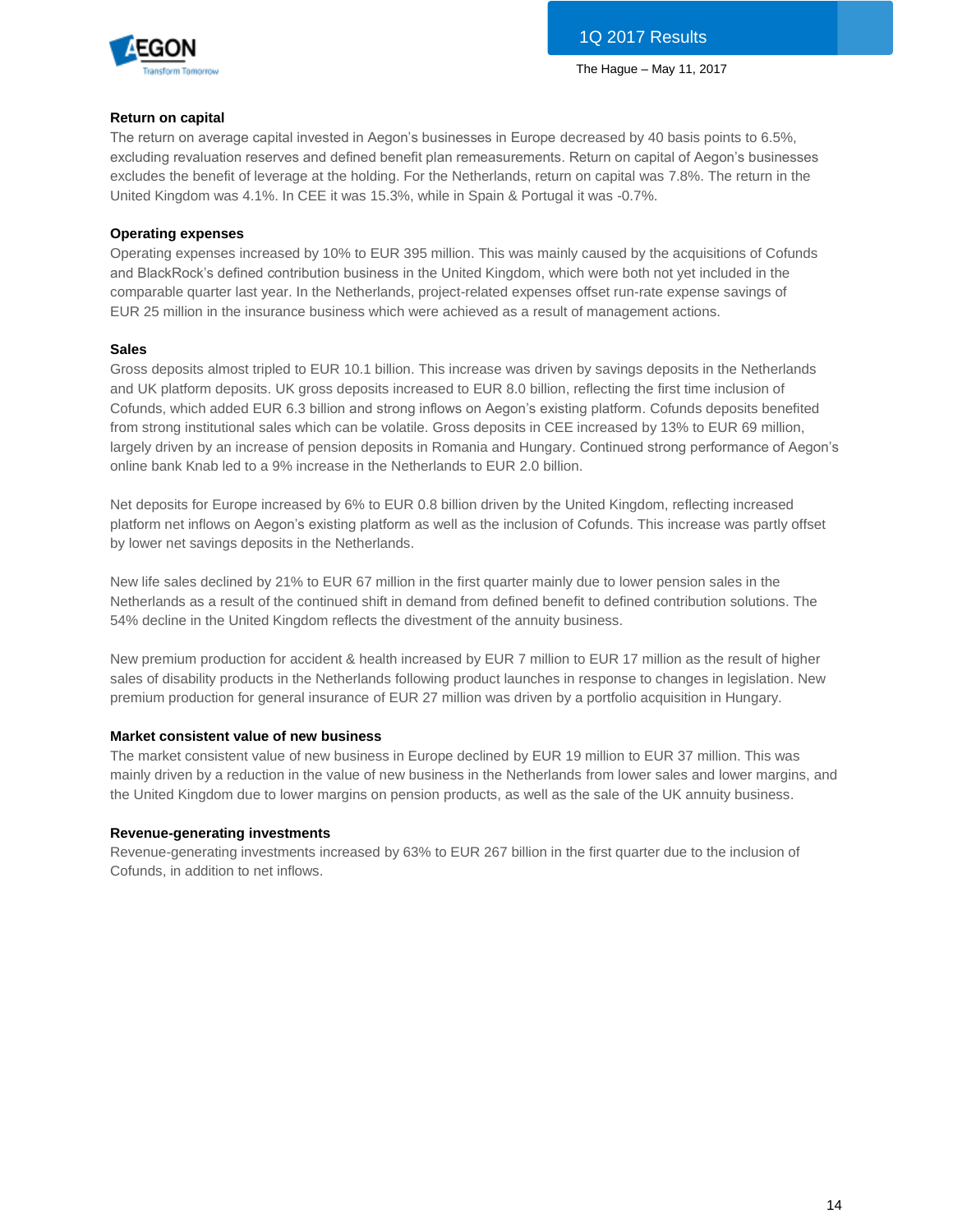

| <b>Europe</b>                                        |                |                |                                    |          |               |
|------------------------------------------------------|----------------|----------------|------------------------------------|----------|---------------|
| <b>EUR</b> millions<br>Notes                         | 1Q 2017        | 1Q 2016        | $\frac{0}{0}$                      | 4Q 2016  | $\frac{0}{0}$ |
|                                                      |                |                |                                    |          |               |
| Underlying earnings before tax                       |                |                |                                    |          |               |
| The Netherlands                                      | 118            | 128            | (8)                                | 134      | (2)           |
| United Kingdom                                       | 33             | 23             | 45                                 | 23       | 42            |
| Central & Eastern Europe                             | 17             | 15             | $\boldsymbol{p}$                   | 14       | 24            |
| Spain & Portugal                                     | 1              | 3              | (72)                               | 3        | (71)          |
| Underlying earnings before tax                       | 169            | 169            | $\overline{a}$                     | 174      | (3)           |
| Fair value items                                     | (56)           | (71)           | 21                                 | 171      | n.m.          |
| Realized gains / (losses) on investments             | 67             | 17             | n.m.                               | 52       | 28            |
| Net impairments                                      | (5)            | $\mathbf{1}$   | n.m.                               | (1)      | n.m.          |
| Other income / (charges)<br>5                        | 8              | 1              | n.m.                               | (9)      | n.m.          |
| Income before tax                                    | 183            | 116            | 57                                 | 387      | (53)          |
| Income tax                                           | (53)           | (17)           | n.m.                               | (81)     | 35            |
| Net income / (loss)                                  | 131            | 99             | 32                                 | 306      | (57)          |
|                                                      | 127            |                |                                    |          |               |
| Net underlying earnings                              |                | 138            | (8)                                | 161      | (21)          |
| Commissions and expenses                             | 539            | 545            | (1)                                | 494      | 9             |
| of which operating expenses                          | 395            | 360            | 10                                 | 363      | 9             |
|                                                      |                |                |                                    |          |               |
| Gross deposits (on and off balance)<br>10            |                |                |                                    |          |               |
| The Netherlands                                      | 2,022          | 1,856          | 9                                  | 1,901    | 6             |
| United Kingdom                                       | 7,957          | 1,519          | n.m.                               | 1,486    | n.m.          |
| Central & Eastern Europe                             | 69             | 61             | $\mathcal{B}$                      | 74       | (7)           |
| Spain & Portugal                                     | 7              | 6              | $\sqrt{\pi}$                       | 13       | (50)          |
| Total gross deposits                                 | 10,054         | 3,441          | 192                                | 3,474    | 189           |
| Net deposits (on and off balance)<br>10              |                |                |                                    |          |               |
| The Netherlands                                      | 411            | 782            | (47)                               | 393      | 5             |
| United Kingdom                                       | 313            | (93)           | n.m.                               | (44)     | n.m.          |
| Central & Eastern Europe                             | 46             | 40             | 15                                 | 52       | (2)           |
| Spain & Portugal                                     | $\overline{4}$ | $\overline{2}$ | 86                                 | 10       | (62)          |
| Total net deposits / (outflows)                      | 774            | 731            | 6                                  | 411      | 88            |
|                                                      |                |                |                                    |          |               |
| <b>New life sales</b><br>6, 10                       |                |                |                                    |          |               |
| Life single premiums                                 | 230            | 353            | (35)                               | 234      | (2)           |
| Life recurring premiums annualized                   | 44             | 50             | (2)                                | 52       | (15)          |
| Total recurring plus 1/10 single                     | 67             | 85             | (21)                               | 75       | (11)          |
| Life                                                 | 50             | 59             | (15)                               | 53       | (6)           |
| Pensions                                             | 17             | 26             | (36)                               | 22       | (24)          |
| Total recurring plus 1/10 single                     | 67             | 85             | (21)                               | 75       | (11)          |
| The Netherlands                                      | 28             | 38             |                                    | 28       |               |
| United Kingdom                                       | 8              | 18             | (27)                               | 10       |               |
|                                                      | 20             | 19             | (54)                               | 26       | (17)          |
| Central & Eastern Europe<br>Spain & Portugal         | 11             | 10             | 5                                  | 11       | (25)          |
| Total recurring plus 1/10 single                     | 67             | 85             | $\boldsymbol{\mathcal{H}}$<br>(21) | 75       | (1)           |
|                                                      |                |                |                                    |          | (11)          |
| New premium production accident and health insurance | 17             | 10             | 78                                 | 11       | 62            |
| New premium production general insurance             | 27             | 24             | 10                                 | 23       | 15            |
| <b>Revenue-generating investments</b>                |                |                |                                    |          |               |
|                                                      | Mar. 31,       | Dec. 31,       |                                    | Mar. 31, |               |
|                                                      | 2017           | 2016           | $\frac{0}{0}$                      | 2016     | $\%$          |
| Revenue-generating investments (total)               | 267,308        | 164,487        | 63                                 | 172,554  | 55            |
| ctmonte gonoral account                              | 57957          | <b>59 761</b>  |                                    | 60 520   |               |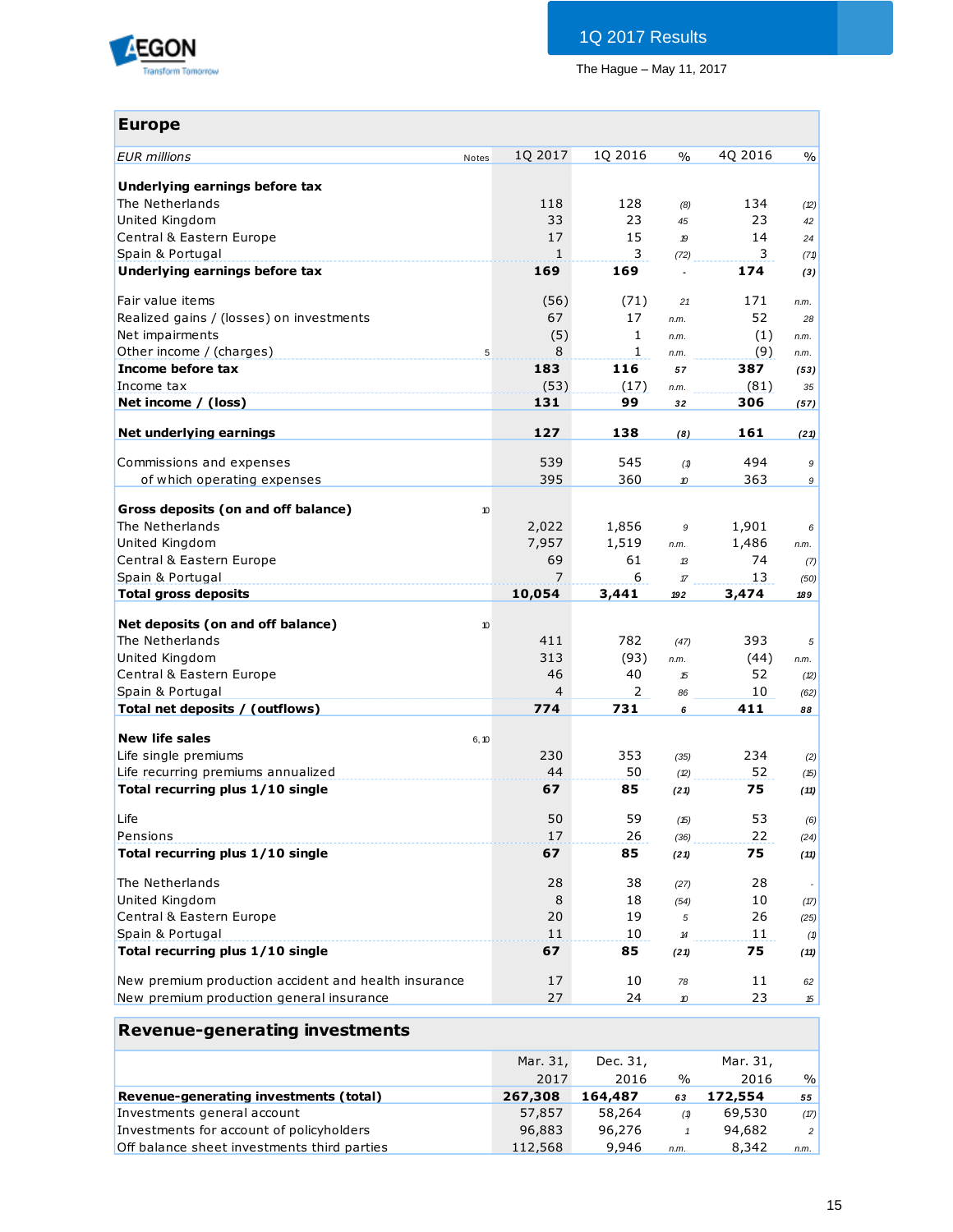

# **Europe Segments, 1Q 2017 geographically**

| <b>EUR millions</b>                      |    | The<br><b>Netherlands</b> | United<br>Kingdom        | Central &<br>Eastern<br>Europe | Spain &<br>Portugal | Europe |
|------------------------------------------|----|---------------------------|--------------------------|--------------------------------|---------------------|--------|
| Underlying earnings before tax           |    |                           |                          |                                |                     |        |
| geographically by line of business       |    |                           |                          |                                |                     |        |
| Life                                     |    | 78                        | 15                       | 6                              | (2)                 | 97     |
| Pensions                                 | 13 | 32                        | 18                       | 3                              |                     | 53     |
| Non-life                                 |    | 1                         |                          | 9                              | 3                   | 12     |
| Other                                    |    | 7                         | $\overline{\phantom{a}}$ |                                |                     | 7      |
| Underlying earnings before tax           |    | 118                       | 33                       | 17                             | 1                   | 169    |
| Fair value items                         |    | (35)                      | (21)                     |                                |                     | (56)   |
| Realized gains / (losses) on investments |    | 62                        | 3                        | 1.                             |                     | 67     |
| Impairment charges                       |    | (7)                       |                          | (1)                            |                     | (7)    |
| Impairment reversals                     |    | 3                         |                          |                                |                     | 3      |
| Other income / (charges)                 | 5  |                           | 8                        |                                |                     | 8      |
| Income / (loss) before tax               |    | 141                       | 24                       | 18                             | 1                   | 183    |
| Income tax (expense) / benefit           |    | (30)                      | (18)                     | (3)                            | (2)                 | (53)   |
| Net income / (loss)                      |    | 111                       | 6                        | 15                             | (1)                 | 131    |
| Net underlying earnings                  |    | 91                        | 22                       | 15                             | (1)                 | 127    |
|                                          |    |                           |                          |                                |                     |        |
| Commissions and expenses                 |    | 242                       | 184                      | 63                             | 50                  | 539    |
| of which operating expenses              |    | 207                       | 130                      | 36                             | 22                  | 395    |

# **Europe Segments, 1Q 2016 geographically**

| <b>EUR millions</b>                      | The<br>Netherlands | United<br>Kingdom | Central &<br>Eastern<br>Europe | Spain &<br>Portugal | Europe |
|------------------------------------------|--------------------|-------------------|--------------------------------|---------------------|--------|
| Underlying earnings before tax           |                    |                   |                                |                     |        |
| geographically by line of business       |                    |                   |                                |                     |        |
| Life                                     | 79                 | 21                | 3                              |                     | 103    |
| Pensions                                 | 47                 | 2                 | 2                              |                     | 51     |
| Non-life                                 | (6)                |                   | 9                              | 3                   | 6      |
| Other                                    | 9                  |                   |                                |                     | 9      |
| Underlying earnings before tax           | 128                | 23                | 15                             | 3                   | 169    |
| Fair value items                         | (105)              | 34                |                                |                     | (71)   |
| Realized gains / (losses) on investments | 18                 |                   |                                | (1)                 | 17     |
| Impairment charges                       | (5)                |                   | 2                              |                     | (3)    |
| Impairment reversals                     | 4                  |                   |                                |                     | 4      |
| Other income / (charges)                 | 5                  |                   |                                |                     | 1      |
| Income / (loss) before tax               | 40                 | 58                | 16                             | $\overline{2}$      | 116    |
| Income tax (expense) / benefit           | (7)                | (6)               | (2)                            | (2)                 | (17)   |
| Net income / (loss)                      | 33                 | 52                | 14                             | ۰                   | 99     |
| Net underlying earnings                  | 100                | 25                | 12                             | 1                   | 138    |
| Commissions and expenses                 | 259                | 180               | 60                             | 46                  | 545    |
| of which operating expenses              | 202                | 102               | 35                             | 21                  | 360    |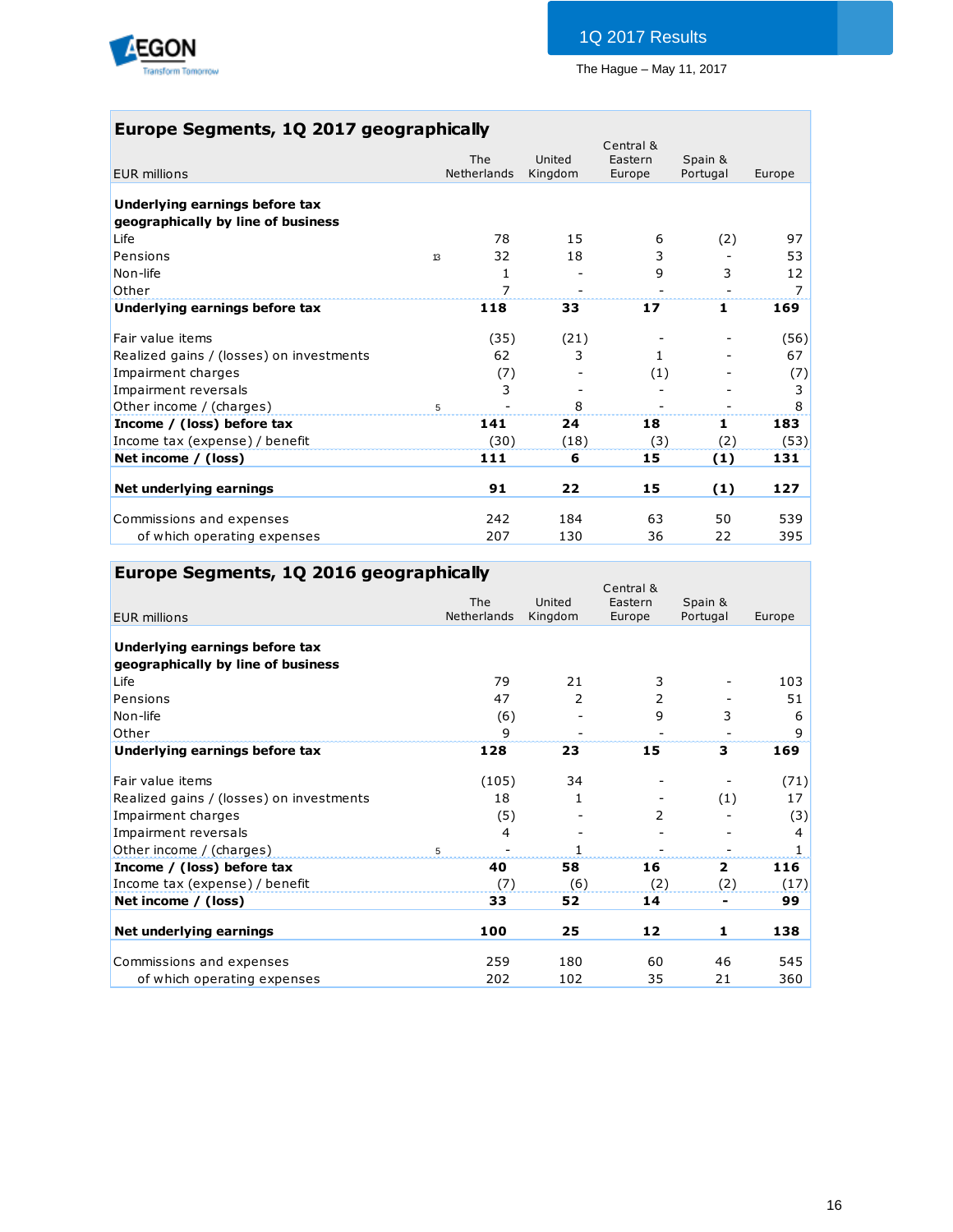

# Asia

- **Underlying earnings before tax increase to USD 13 million**
- Net loss amounts to USD 4 million due to one-time tax adjustments
- New life sales increase by 36% to USD 56 million driven by higher sales in China
- **Gross deposits decrease by 3% to USD 78 million due to strict adherence to Aegon's pricing policy**

# **Execution of strategy**

Aegon focuses on three fast-growing and underserved customer segments in Asia: HNW individuals, aging affluent customers, and ascending affluent customers. Universal life insurance, variable annuities, and protection products are core products in the region. These products are supplemented with direct-to-consumer digital distribution platforms in markets in which Aegon does not have an insurance license.

Aegon aims to continue growing its distribution network and product portfolio in Asia. During the quarter, Aegon further strengthened its bank distribution in Japan by launching foreign currency denominated variable annuities in the megabank channel to complement the existing offering in the agency and regional banks channels. Several core protection products were revised and launched in China and India, while a revamped universal life product was also launched in the HNW segment.

# **Underlying earnings before tax**

In the first quarter of 2017, Aegon's underlying earnings before tax in Asia increased from USD 1 million to USD 13 million, mainly due to higher earnings from the HNW businesses and China.

- Earnings from HNW businesses increased by USD 4 million to USD 17 million. This increase was driven by growth of the business and improved mortality results.
- Earnings from Aegon Insights were USD 1 million. This was primarily due to lower operating expenses as a result of the rationalization of sales campaigns.
- The loss from Strategic partnerships in China, Japan and India improved by USD 6 million to USD 5 million as a result of favorable persistency in China and a one-time cash dividend received on investments of USD 2 million.

# **Net income**

The net loss from Aegon's operations in Asia amounted to USD 4 million. The result from fair value items of USD 1 million was mainly due to hedging results in the variable annuity business in Japan, while realized losses of USD 3 million were the result of normal trading activity. Income tax increased to USD 14 million due to relatively high profits for tax purposes in China and the HNW business, and one-time tax adjustments for 2016 in 2017 of USD 5 million.

# **Return on capital**

The return on average capital invested in Aegon's businesses in Asia, excluding revaluation reserve, was -0.7%.

# **Operating expenses**

Operating expenses remained stable at USD 43 million in the first quarter. This was mainly due to higher expenses in China as a result of the strong sales quarter, offset by lower expenses in India due to the restructuring and Aegon Insights as a result of the continued rationalization of sales campaigns.

# **Sales**

New life sales increased by 36% to USD 56 million.

- Sales from HNW businesses increased by 7% to USD 23 million due to an improved competitive position as pricing conditions became more favorable.
- Sales from Strategic partnerships increased by 66% to USD 33 million, primarily driven by strong sales in China following the successful launch of a new critical illness product.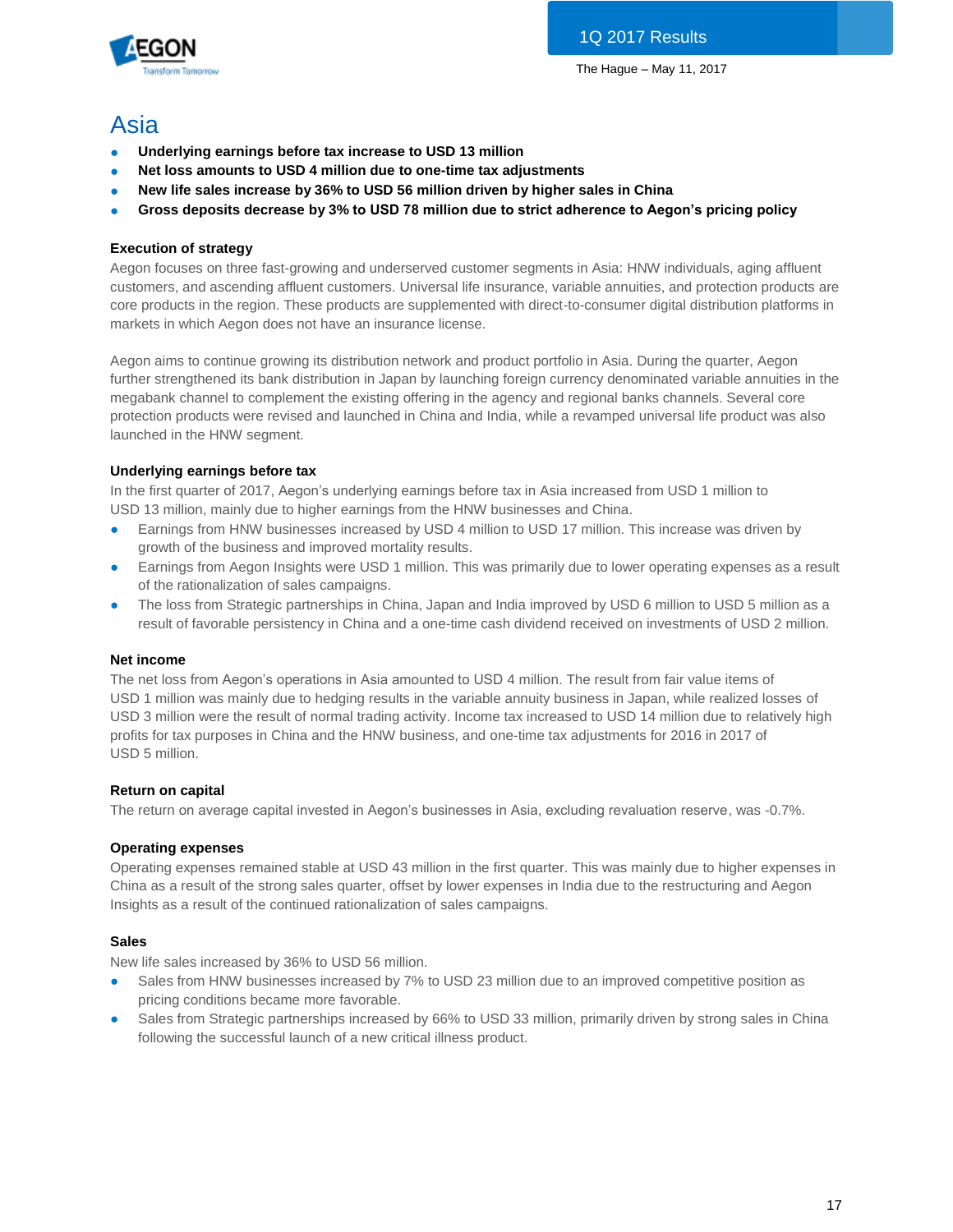

New premium production from accident & health insurance declined by USD 1 million to USD 5 million mainly as a result of the rationalization of sales campaigns in the Aegon Insights business, especially in Indonesia.

Gross deposits from Strategic partnerships decreased by 3% to USD 78 million. Increased inflows from foreign currency variable annuities were more than offset by lower Japanese Yen-denominated variable annuity sales. The latter was due to a pricing change in order to maintain profitability as a result of Aegon's strict pricing policy. Net deposits decreased by 11% to USD 58 million, which reflects lower gross deposits and higher lapse experience in the Japanese variable annuity business.

# **Market consistent value of new business**

The market consistent value of new business in Asia increased by USD 30 million to USD 26 million. This was mainly caused by the recovery of interest rates and strong profitable sales in China.

### **Revenue-generating investments**

Revenue-generating investments increased by 3% to USD 8.7 billion during the first quarter of 2017. This was driven by favorable market movements and growth of the HNW businesses.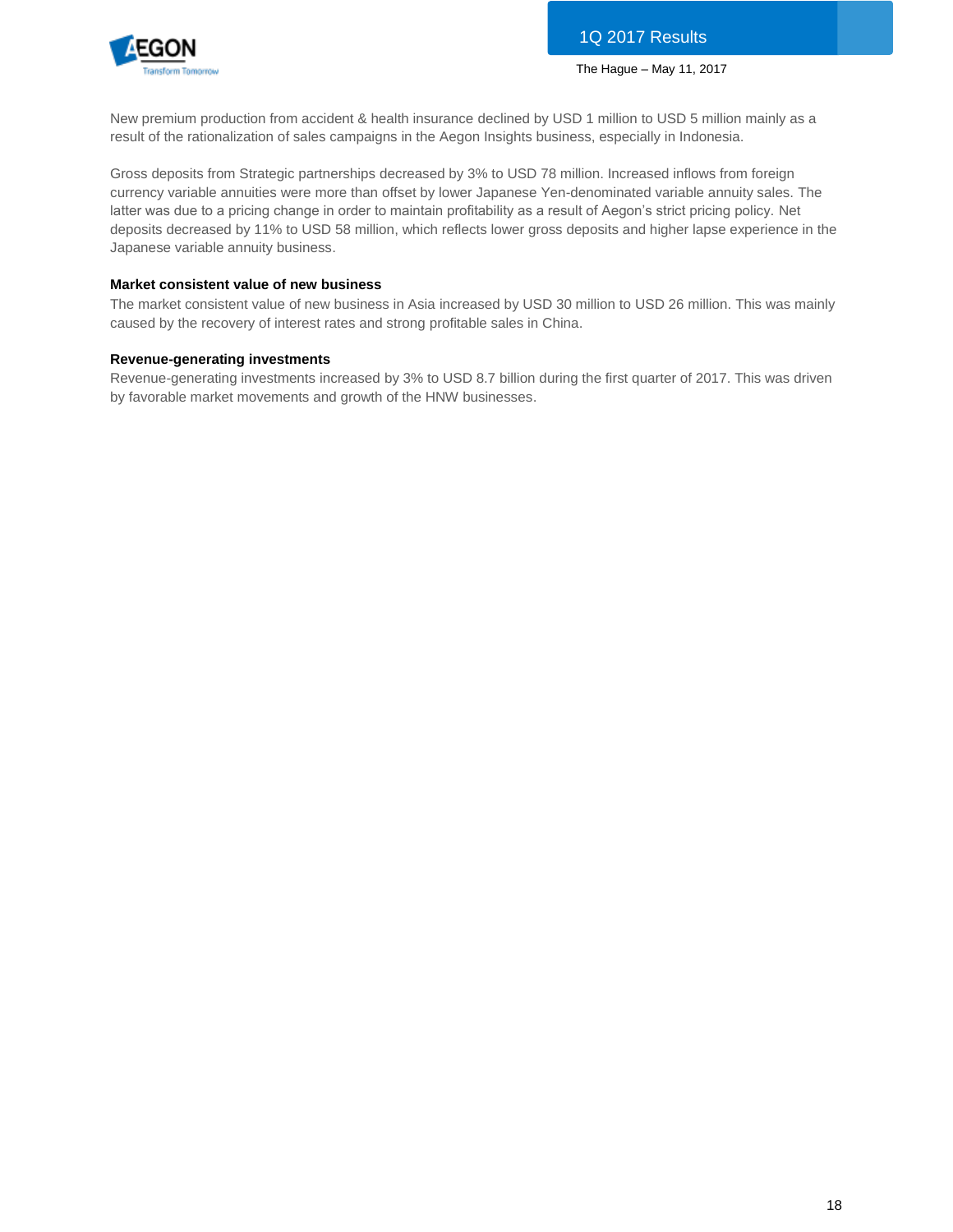

# 1Q 2017 Results

The Hague – May 11, 2017

| <b>Asia</b>                                          |                     |              |                         |                |                          |                  |
|------------------------------------------------------|---------------------|--------------|-------------------------|----------------|--------------------------|------------------|
| <b>USD</b> millions                                  | Notes               | 1Q 2017      | 1Q 2016                 | $\frac{0}{0}$  | 4Q 2016                  | $\frac{0}{0}$    |
|                                                      |                     |              |                         |                |                          |                  |
| Underlying earnings before tax by line of business   |                     |              |                         |                |                          |                  |
| High net worth businesses                            |                     | 17           | 13                      | 29             | 23                       | (27)             |
| Aegon Insights                                       |                     | $\mathbf{1}$ | (1)                     | n.m.           | $\overline{\phantom{a}}$ | n.m.             |
| Stategic partnerships                                |                     | (5)          | (11)                    | 54             | (9)                      | 43               |
| Underlying earnings before tax                       |                     | 13           | 1                       | n.m.           | 15                       | (13)             |
| Fair value items                                     |                     | 1            | 3                       | (72)           | (12)                     | n.m.             |
| Realized gains / (losses) on investments             |                     | (3)          | $\overline{4}$          | n.m.           | 2                        | n.m.             |
| Net impairments                                      |                     |              | (1)                     | n.m.           | $\overline{\phantom{0}}$ | 3                |
| Income before tax                                    |                     | 10           | $\overline{\mathbf{z}}$ | 58             | 5                        | 114              |
| Income tax                                           |                     | (14)         | (5)                     | (185)          | (15)                     | 5                |
| Net income / (loss)                                  |                     | (4)          | $\overline{2}$          | n.m.           | (10)                     | 61               |
|                                                      |                     |              |                         |                |                          |                  |
| Net underlying earnings                              |                     | (2)          | (4)                     | 51             | 1                        | n.m.             |
| Commissions and expenses                             |                     | 61           | 65                      | (5)            | 65                       | (6)              |
| of which operating expenses                          |                     | 43           | 43                      |                | 40                       | 6                |
|                                                      |                     |              |                         |                |                          |                  |
| Gross deposits (on and off balance) by region        | $\boldsymbol{\eta}$ |              |                         |                |                          |                  |
| China                                                |                     | 2            | 3                       | (40)           | 3                        | (43)             |
| Japan                                                |                     | 76           | 77                      | (2)            | 55                       | 38               |
| <b>Total gross deposits</b>                          |                     | 78           | 80                      | (3)            | 58                       | 34               |
| Net deposits (on and off balance) by region          | 10                  |              |                         |                |                          |                  |
| China                                                |                     | $\mathbf{1}$ | 3                       | (53)           | 3                        | (60)             |
| Japan                                                |                     | 57           | 63                      | (9)            | 51                       | $11$             |
| Total net deposits / (outflows)                      |                     | 58           | 65                      | (11)           | 54                       | $\overline{7}$   |
|                                                      |                     |              |                         |                |                          |                  |
| <b>New life sales</b>                                | 10                  |              |                         |                |                          |                  |
| Life single premiums                                 |                     | 256          | 253                     | $\mathbf{1}$   | 232                      | $\boldsymbol{v}$ |
| Life recurring premiums annualized                   |                     | 30           | 16                      | 91             | 11                       | 180              |
| Total recurring plus 1/10 single                     |                     | 56           | 41                      | 36             | 34                       | 64               |
|                                                      |                     |              |                         |                |                          |                  |
| High net worth businesses                            |                     | 23<br>33     | 21<br>20                | $\overline{7}$ | 24<br>10                 | (5)              |
| Stategic partnerships                                |                     | 56           | 41                      | 66             | 34                       | n.m.             |
| Total recurring plus 1/10 single                     |                     |              |                         | 36             |                          | 64               |
| New premium production accident and health insurance |                     | 5            | 6                       | (15)           | $\overline{4}$           | 33               |
|                                                      |                     |              |                         |                |                          |                  |
| <b>Revenue-generating investments</b>                |                     |              |                         |                |                          |                  |

|                                             | Mar. 31.<br>2017 | Dec. 31,<br>2016 | $\frac{1}{2}$ | Mar. 31,<br>2016 | $\%$          |
|---------------------------------------------|------------------|------------------|---------------|------------------|---------------|
| Revenue-generating investments (total)      | 8,719            | 8,503            | 3             | 7.784            | 12            |
| Investments general account                 | 5,668            | 5,620            |               | 5,098            | 11            |
| Off balance sheet investments third parties | 3,051            | 2,883            | 6             | 2.686            | $\mathcal{H}$ |

# 19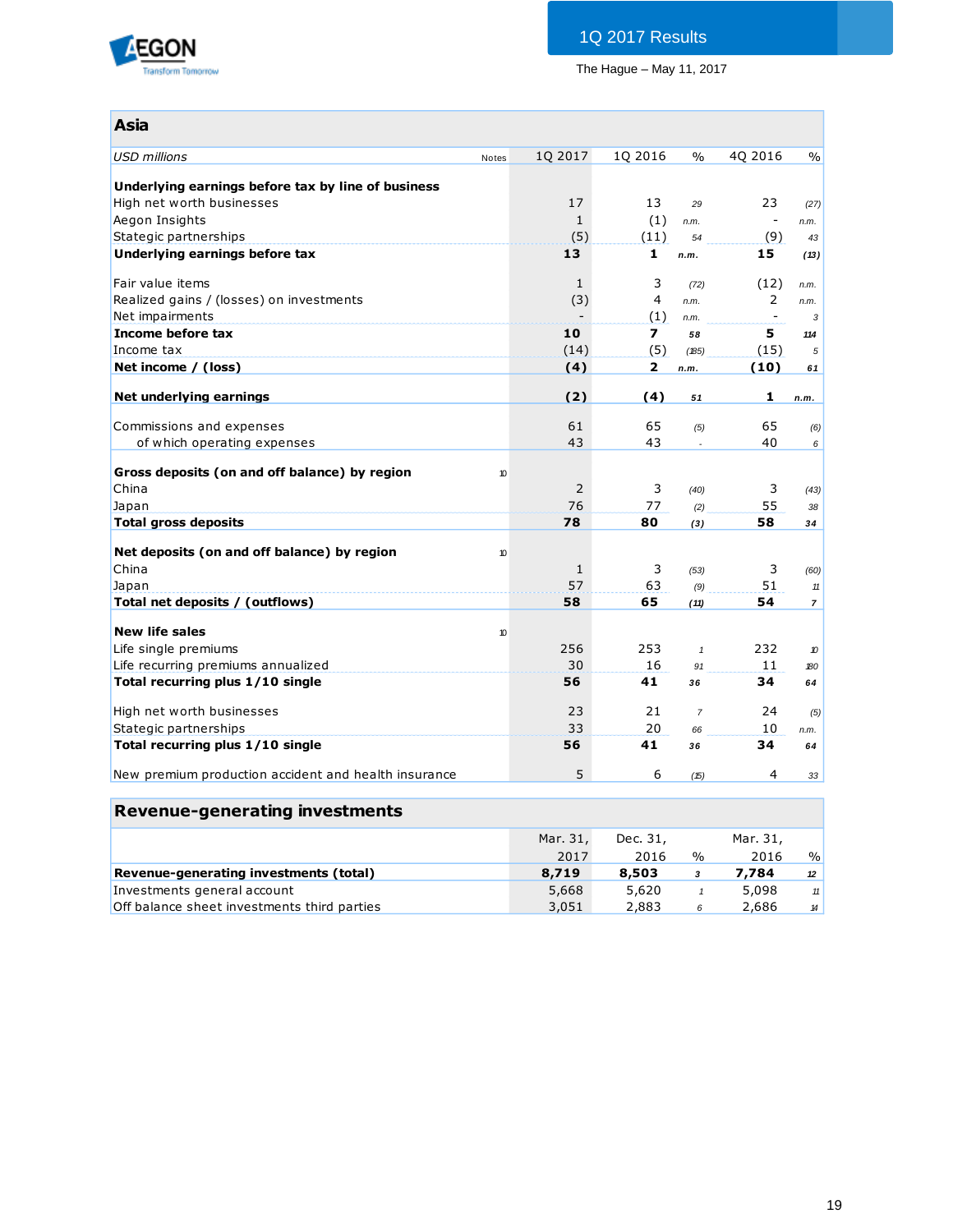

# Asset management

- **Underlying earnings before tax decline to EUR 37 million mainly due to lower performance fees**
- **Net income amounts to EUR 27 million**
- Other third-party net outflows of EUR 6.3 billion largely driven by a contract loss in the UK related to the **previous Guardian divestment**
- **Assets under management decrease to EUR 326 billion due to net outflows**

# **Execution of strategy**

Aegon Asset Management has developed into a successful asset manager. Aegon aims to achieve strong growth in asset management by leveraging its international capabilities across asset allocation, solutions, fixed income, equity, real estate and research, and by developing and distributing strategies from across its locations, deepening its presence in existing markets, and furthering its geographical expansion. Aegon Asset Management has started to offer investment products from the United States in Europe in addition to undergoing preparations to sell the European product suite in the United States. This represents a key opportunity to reach more customers with Aegon's products.

Demonstrating the successful execution of this strategy, Aegon launched the World Equity Index SRI Fund in the Netherlands in the first quarter of 2017. This fund aims to offer customers attractive returns while meeting specific Environment, Social & Governance (ESG) requirements. ESG criteria refer to a set of standards to measure the sustainability and ethical impact of investments. The launch underlines Aegon's ambition to be one of the leading providers in the market of sustainable investment solutions.

With the support of Aegon in 2016, La Banque Postale Asset Management developed a new multi-asset fund for the retail market. The fund exceeded EUR 1 billion of assets under management within its first year, and continues to attract new money flows from La Banque Postale customers.

# **Underlying earnings before tax**

Underlying earnings from Aegon Asset Management in the first quarter of 2017 declined by 17% to EUR 37 million, as lower expenses were more than offset by lower performance fees compared with last year's high level.

- Earnings in the Americas amounted to EUR 15 million, down from EUR 17 million in 1Q 2016. Lower expenses were more than offset by lower management fee income, which was mainly driven by a contract loss recorded in the third quarter of 2016.
- Earnings in the Netherlands more than doubled to EUR 5 million, mainly as a result of higher management fee income driven by continued strong inflows in the Dutch Mortgage Fund.
- Earnings in the United Kingdom declined from EUR 9 million to EUR 5 million, driven by lower management fees and adverse currency movements. Lower management fees resulted from outflows in the general account due to the divestment of the annuity book and outflows in other third-party driven by a contract loss related to the previous Guardian divestment.
- Earnings from Strategic partnerships decreased by EUR 4 million to EUR 14 million. This was mainly a result of lower earnings from Aegon's Chinese asset management joint venture Aegon Industrial Fund Management Company (AIFMC), with lower performance fee income compared with the high level achieved in the first quarter of 2016.

# **Net income**

Net income from asset management declined by 15% to EUR 27 million as lower underlying earnings were only partly offset by a gain on investments in AIFMC.

# **Revenues**

Total revenues decreased by 8% to EUR 146 million. Management fees declined by 4% to EUR 122 million mainly driven by adverse currency movements and net outflows. On a constant currency basis, management fees were down by 2%. Performance fees were down by EUR 13 million to EUR 3 million mainly as a result of lower performance fees from AIFMC compared with last year's high level. Other revenues increased by EUR 4 million to EUR 20 million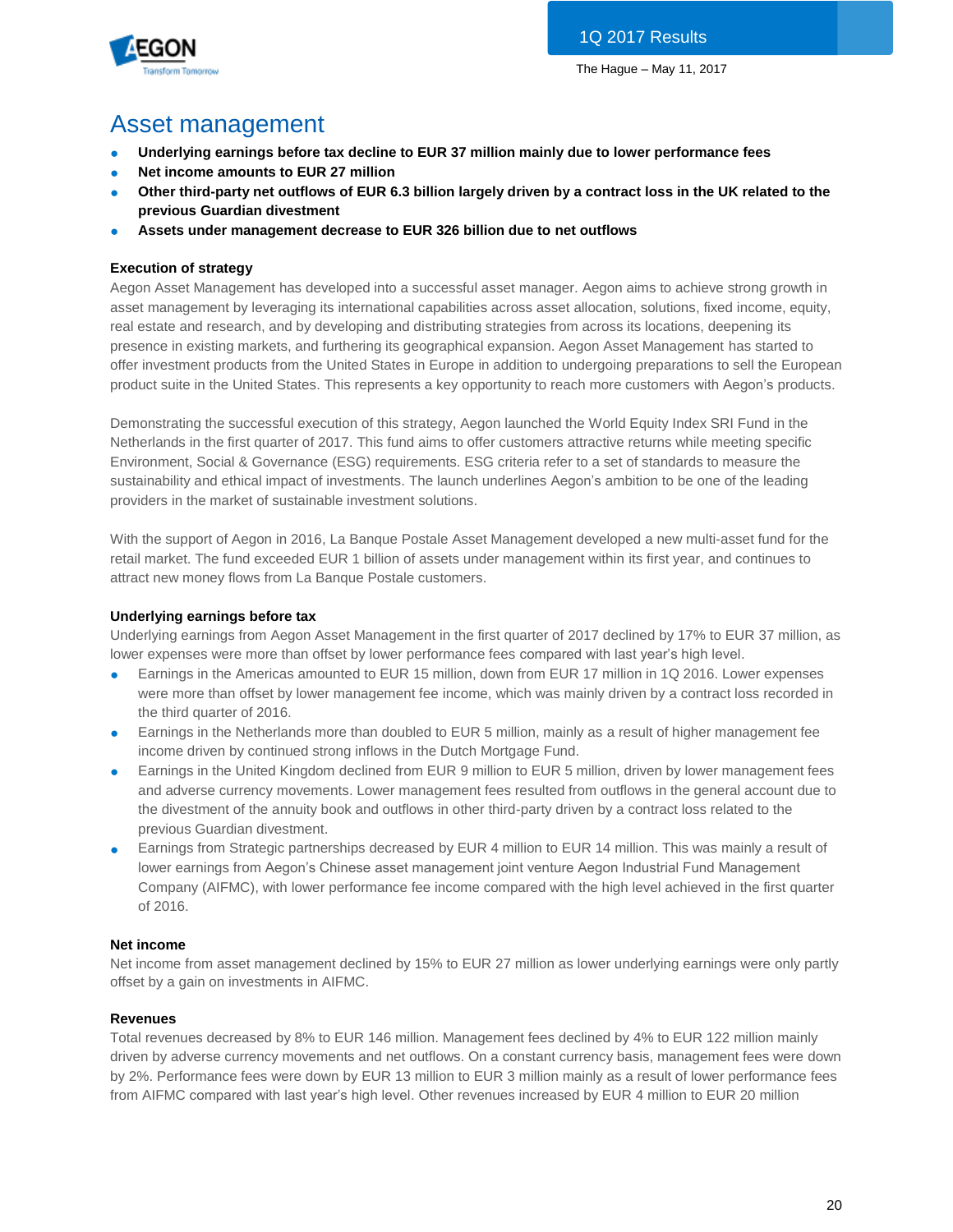

largely driven by AIFMC. Annualized management fees from other third parties as a percentage of average assets under management from other third parties decreased to 20 basis points.

#### **Operating expenses**

Operating expenses decreased by 6% to EUR 107 million, as continued investments in Aegon Asset Management's growth strategy were more than offset by favorable currency movements and lower project-related expenses in the Americas and China. On a constant currency basis, operating expenses decreased by 3%. The cost/income ratio increased to 74%, as the effect from lower expenses was more than offset by the decline in income. Annualized operating expenses as a percentage of average assets under management remained stable at 13 basis points.

#### **Sales**

Gross inflows in other third-party decreased by 16% to EUR 11 billion. Higher gross inflows in the Americas were more than offset by a decrease in gross inflows mainly in China and the Netherlands.

Total third-party net outflows this quarter amounted to EUR 7.1 billion, of which EUR 0.9 billion of outflows were attributable to third-party affiliates. Third-party affiliates outflows were mainly driven by the United Kingdom and the Netherlands, as markets are moving towards equity rather than fixed income investment products. This trend also impacted flows in other third-party.

Other third-party net outflows amounted to EUR 6.3 billion. Net outflows of EUR 5.5 billion in the United Kingdom were mainly due to a contract loss related to the previous Guardian divestment. The Netherlands showed net outflows of EUR 1.3 billion, as net inflows in the Dutch Mortgage Fund were more than offset by contract losses. These outflows were only partly offset by net inflows in the Americas and Strategic partnerships of EUR 0.5 billion.

General Pension Funds (APFs) are gaining momentum in the Dutch market. An APF makes it possible to separate the financial administration of multiple pension plans from multiple employers. In addition, these financial vehicles enable smaller pension schemes to benefit from economies of scale and to comply with complex pension regulations. Stap a Dutch APF initiated by Aegon where TKPI as a subsidiary of Aegon Asset Management carries out investments – has secured its first customers. As a result, EUR 2 billion of new assets are expected to be managed as of the third quarter of 2017.

# **Assets under management**

Assets under management decreased by 2% compared with the previous quarter to EUR 326 billion. Positive market movements were more than offset by adverse currency movements and outflows in other third-party.

# **Performance<sup>1</sup>**

Long-term investment performance of the strategically most important funds in the Netherlands, the United Kingdom and the Americas continued to be strong and well above benchmarks (with 100% of tracked assets outperforming over rolling 3 and 5 years). In the Netherlands one year rolling investment performance was above benchmarks for 100% of tracked assets. Rolling one year performance in the United Kingdom and the United States – with 47% and 66% of tracked assets above their benchmarks respectively – continued to be impacted by underperformance during the second quarter of 2016.

#### **Return on capital**

The return on average capital invested in Aegon Asset Management in the first quarter of 2017, excluding revaluation reserves and defined benefit plan remeasurements, decreased by 5%-points to 24%. Return on capital of Aegon's businesses excludes the benefit of leverage at the holding.

 $\overline{a}$ *1. Benchmarks differ per product, and include markets, official benchmarks, and tailor-made benchmarks.*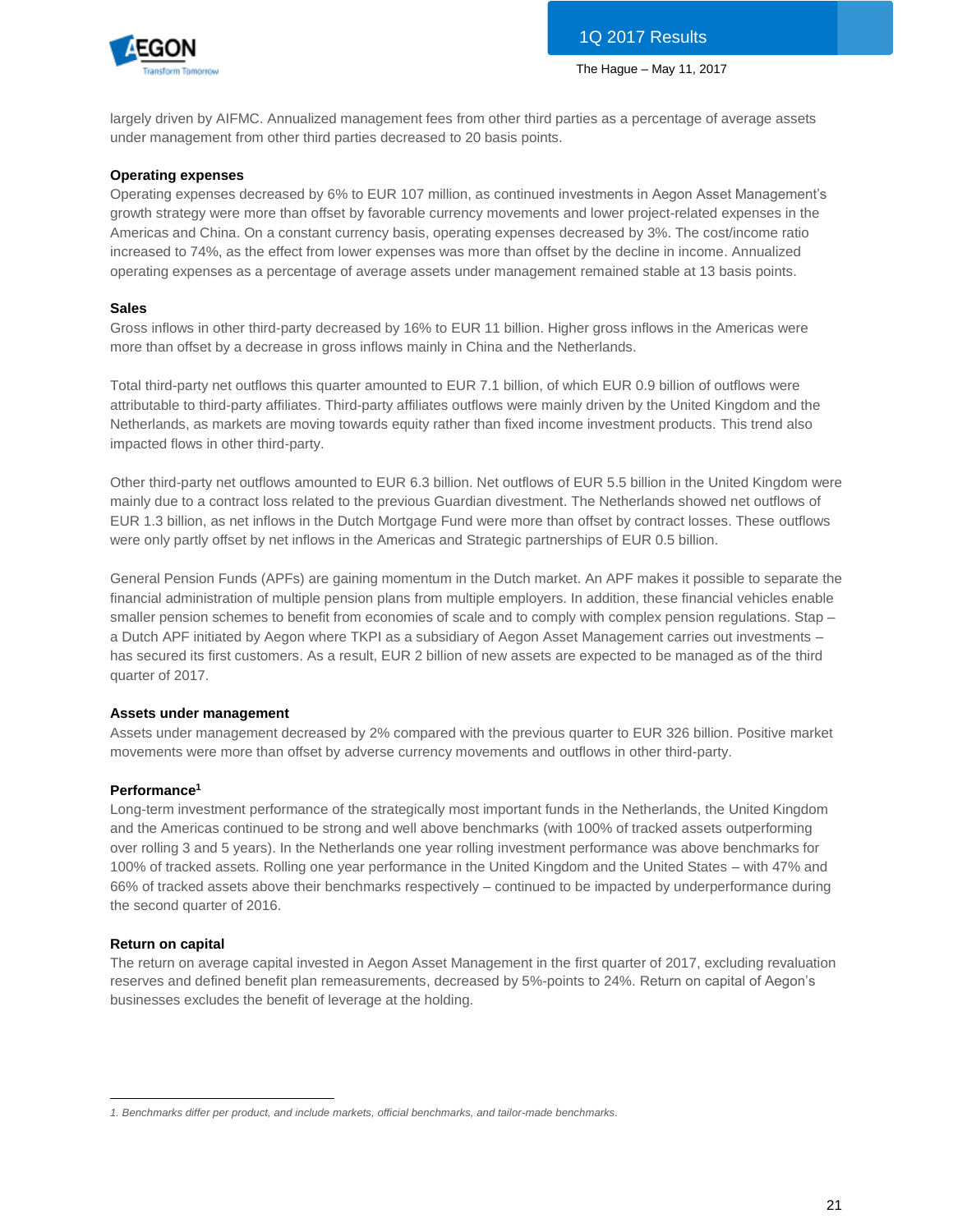

# **Asset Management**

| <b>EUR</b> millions                      | Notes | 1Q 2017        | 1Q 2016        | $\frac{0}{0}$      | 4Q 2016                  | $\%$           |
|------------------------------------------|-------|----------------|----------------|--------------------|--------------------------|----------------|
| Underlying earnings before tax by region |       |                |                |                    |                          |                |
| Americas                                 |       | 15             | 17             | (10)               | 14                       | 12             |
| The Netherlands                          |       | 5              | $\overline{2}$ | 113                | 5                        | (14)           |
|                                          |       | 5              | 9              |                    | $\overline{7}$           |                |
| United Kingdom                           |       |                |                | (41)               | $\overline{\phantom{a}}$ | (24)           |
| Rest of World                            |       | (2)            | (2)            | (46)               |                          | n.m.           |
| Strategic partnerships                   |       | 14             | 18             | (22)               | 9                        | 58             |
| Underlying earnings before tax           |       | 37             | 45             | (17)               | 35                       | $\overline{7}$ |
| Realized gains / (losses) on investments |       | $\overline{2}$ | ۰              | n.m.               | $\overline{\phantom{a}}$ | n.m.           |
| Net impairments                          |       | $\overline{a}$ | L              | n.m.               | (5)                      | n.m.           |
| Other income / (charges)                 |       |                | ۰              | n.m.               | (1)                      | n.m.           |
| Income before tax                        |       | 39             | 45             | (12)               | 28                       | 39             |
| Income tax                               |       | (12)           | (13)           | $\overline{\bf 4}$ | (10)                     | (19)           |
| Net income / (loss)                      |       | 27             | 32             | (15)               | 18                       | 51             |
|                                          |       |                |                |                    |                          |                |
| Net underlying earnings                  |       | 26             | 32             | (20)               | 22                       | 17             |
|                                          |       |                |                |                    |                          |                |
| <b>Revenues</b>                          |       |                |                |                    |                          |                |
| Management fees                          |       | 122            | 127            | (4)                | 127                      | (4)            |
| Performance fees                         |       | 3              | 16             | (78)               | 7                        | (49)           |
| Other                                    |       | 20             | 16             | 24                 | 15                       | 32             |
| Total income *                           |       | 146            | 159            | (8)                | 149                      | (2)            |
| General account                          |       | 42             | 43             | (2)                | 43                       | (2)            |
| Third-party                              |       | 104            | 116            | (11)               | 106                      | (2)            |
| Of which affiliates                      |       | 25             | 29             | (13)               | 28                       | (10)           |
| Of which other third-party               |       | 78             | 87             | (D)                | 78                       | $\overline{1}$ |
| Total income *                           |       | 146            | 159            | (8)                | 149                      | (2)            |
|                                          |       |                |                |                    |                          |                |
| <b>Operating Expenses</b>                |       | 107            | 114            | (6)                | 115                      | (6)            |
| Cost / income ratio                      |       | 73.6%          | 71.9%          | $\overline{a}$     | 77.1%                    | (4)            |
|                                          |       |                |                |                    |                          |                |
| Gross flows other third-party            |       |                |                |                    |                          |                |
| Americas                                 |       | 1,058          | 803            | 32                 | 1,320                    | (20)           |
| The Netherlands                          |       | 627            | 1,757          | (64)               | 812                      | (23)           |
| United Kingdom                           |       | 1,453          | 1,556          | (7)                | 847                      | 71             |
| Rest of World **                         |       | 47             | (77)           | n.m.               | (16)                     | n.m.           |
| Strategic partnerships                   |       | 7,822          | 9,052          | (14)               | 7,364                    | 6              |
| Gross flows other third-party            |       | 11,006         | 13,092         | (16)               | 10,326                   | $\overline{7}$ |
|                                          |       |                |                |                    |                          |                |
| Net flows other third-party              |       |                |                |                    |                          |                |
| Americas                                 |       | 396            | (439)          | n.m.               | (220)                    | n.m.           |
| The Netherlands                          |       | (1, 341)       | 1,631          | n.m.               | 352                      | n.m.           |
| United Kingdom                           |       | (5,450)        | 358            | n.m.               | (323)                    | n.m.           |
| Rest of World **                         |       | 38             | (107)          | n.m.               | 43                       | (10)           |
| Strategic partnerships                   |       | 97             | 797            | (88)               | (1, 554)                 | n.m.           |
| Net flows other third-party              |       | (6, 260)       | 2,240          | n.m.               | (1,702)                  | n.m.           |

\* Net fees and commissions

\*\* Rest of world include intragoup eliminations from internal sub-advised agreements.

# **Assets under management**

| Assets ander management              |          |          |                |          |                |
|--------------------------------------|----------|----------|----------------|----------|----------------|
|                                      | Mar. 31, | Dec. 31, |                | Mar. 31, |                |
|                                      | 2017     | 2016     | $\%$           | 2016     | $\frac{0}{0}$  |
| Americas                             | 124,943  | 124,993  | ٠              | 125,593  | (1)            |
| The Netherlands                      | 87,392   | 88,982   | (2)            | 86,449   | 1 <sup>1</sup> |
| United Kingdom                       | 53,005   | 57,783   | (8)            | 72,949   | (27)           |
| Rest of World                        | 2.614    | 2,523    | $\overline{4}$ | 2,311    | $\mathcal{B}$  |
| Strategic partnerships               | 57,601   | 57,345   |                | 56,801   | 1              |
| <b>Total assets under management</b> | 325,556  | 331,627  | (2)            | 344,103  | (5)            |
| General account *                    | 127,358  | 128,111  | (1)            | 135,284  | (6)            |
| Third-party                          | 198,197  | 203,515  | (3)            | 208,818  | (5)            |
| Of which affiliates *                | 72,377   | 72,626   | ٠              | 82,661   | (2)            |
| Of which other third-party **        | 125,821  | 130,889  | (4)            | 126,157  |                |

\* Please note that the numbers provided in this line are also included in other primary segments.

\*\* Includes pooled fund sales that are recognized on the balance sheet of Aegon UK.

These assets are eliminated in our consolidated revenue generating investments.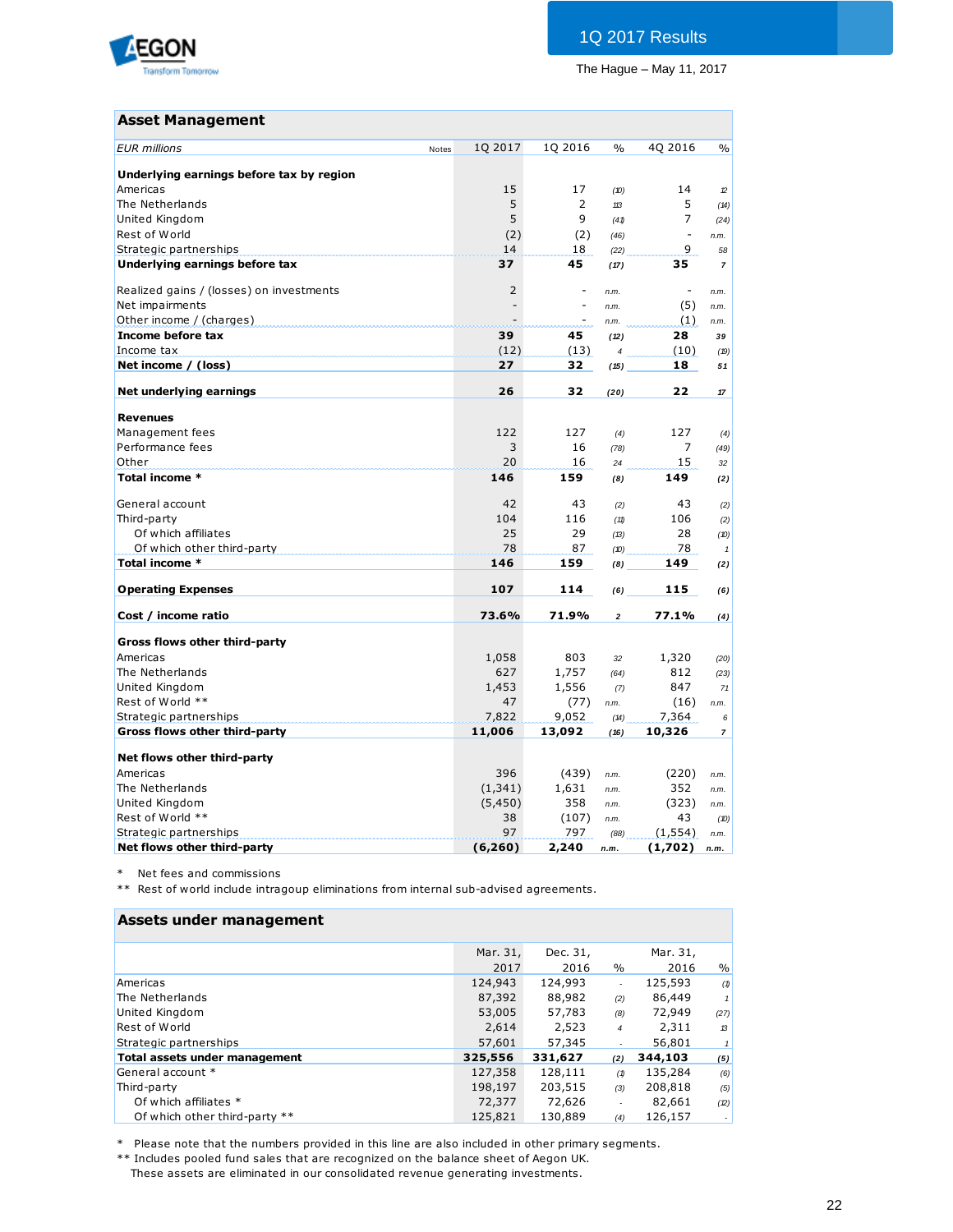

# 1Q 2017 Results

The Hague – May 11, 2017

| Market consistent value of new business |         |         |              |         |      |
|-----------------------------------------|---------|---------|--------------|---------|------|
|                                         |         |         | <b>MCVNB</b> |         |      |
| EUR millions, after tax                 | 10 2017 | 10 2016 | $\%$         | 40 2016 | $\%$ |
|                                         |         |         |              |         |      |
| Americas                                | 111     | 81      | 37           | 84      | 33   |
| Europe                                  | 37      | 56      | (34)         | 30      | 21   |
| Asia                                    | 24      | (4)     | n.m.         | 4       | n.m. |
| <b>Total</b>                            | 172     | 133     | 30           | 118     | 45   |
|                                         |         |         |              |         |      |

| <b>Modeled new business: APE</b> |              |         |         |                         |         |      |
|----------------------------------|--------------|---------|---------|-------------------------|---------|------|
|                                  |              |         |         | <b>Premium business</b> |         |      |
|                                  |              |         |         | <b>APE</b>              |         |      |
| <b>EUR</b> millions              | <b>Notes</b> | 10 2017 | 10 2016 | $\%$                    | 40 2016 | $\%$ |
|                                  |              |         |         |                         |         |      |
| Americas                         |              | 373     | 386     | (3)                     | 311     | 20   |
| Europe                           |              | 436     | 385     | 13                      | 352     | 24   |
| Asia                             |              | 57      | 43      | 33                      | 35      | 62   |
| <b>Total</b>                     |              | 867     | 814     | 6                       | 698     | 24   |
|                                  |              |         |         |                         |         |      |

| <b>Modeled new business: Deposits</b> |                |         |         |                         |         |               |
|---------------------------------------|----------------|---------|---------|-------------------------|---------|---------------|
|                                       |                |         |         | <b>Deposit business</b> |         |               |
|                                       |                |         |         | <b>Deposits</b>         |         |               |
| <b>EUR</b> millions                   | <b>Notes</b>   | 10 2017 | 10 2016 | $\%$                    | 40 2016 | $\frac{0}{0}$ |
|                                       | $\overline{7}$ |         |         |                         |         |               |
| Americas                              |                | 4,848   | 6,050   | (20)                    | 4,493   | 8             |
| Europe                                |                | 44      | 69      | (36)                    | 83      | (47)          |
| Asia                                  |                | 73      | 73      |                         | 55      | 34            |
| <b>Total</b>                          |                | 4,965   | 6,191   | (20)                    | 4,631   |               |

| <b>MCVNB/PVNBP summary</b> |              |              |              |                         |                      |
|----------------------------|--------------|--------------|--------------|-------------------------|----------------------|
|                            |              |              |              | <b>Premium business</b> |                      |
|                            |              | <b>MCVNB</b> | <b>PVNBP</b> | MCVNB/<br><b>PVNBP</b>  | MCVNB/<br><b>APE</b> |
| <b>EUR</b> millions        | <b>Notes</b> | 10 2017      |              | $\frac{0}{0}$           | $\frac{0}{0}$        |
|                            | 8            |              |              |                         |                      |
| Americas                   |              | 80           | 1,624        | 5.0                     | 21.6                 |
| Europe                     |              | 32           | 3,432        | 0.9                     | 7.4                  |
| Asia                       |              | 24           | 450          | 5.4                     | 42.5                 |
| Total                      |              | 137          | 5,506        | 2.5                     | 15.8                 |

|                     |              |              | <b>Deposit business</b> |                        |                    |
|---------------------|--------------|--------------|-------------------------|------------------------|--------------------|
|                     |              | <b>MCVNB</b> | <b>PVNBP</b>            | MCVNB/<br><b>PVNBP</b> | MCVNB/<br>Deposits |
| <b>EUR</b> millions | <b>Notes</b> | 1Q 2017      |                         | $\frac{0}{0}$          | $\frac{0}{0}$      |
|                     | 8            |              |                         |                        |                    |
| Americas            |              | 30           | 7,860                   |                        | 0.6                |
| Europe              |              | 4            | 347                     | 1.2                    | 9.5                |
| Asia                |              |              | 73                      | (0.1)                  | (0.1)              |
| <b>Total</b>        |              | 35           | 8,280                   | 0.4                    | 0.7                |
|                     |              |              |                         |                        |                    |

### **Currencies**

Income statement items: average rate 1 EUR = USD 1.0647 (2016: USD 1.1023). Income statement items: average rate 1 EUR = GBP 0.8594 (2016: GBP 0.7698). Balance sheet items: closing rate 1 EUR = USD 1.0696 (2016: USD 1.1396; year-end 2016: USD 1.0548). Balance sheet items: closing rate 1 EUR = GBP 0.8553 (2016: GBP 0.7928; year-end 2016: GBP 0.8536).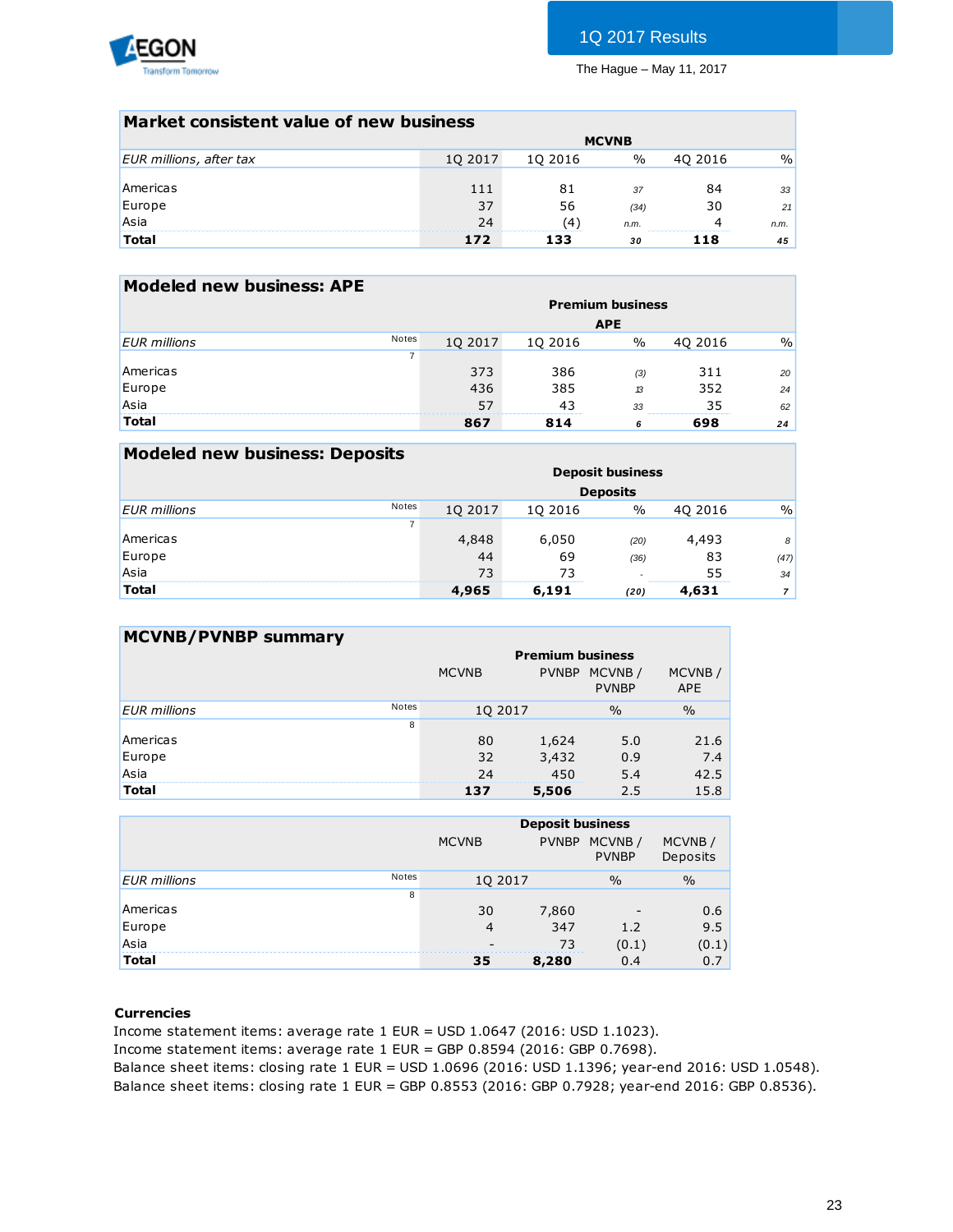

# Additional information

# **Presentation**

The conference call presentation is available on [aegon.com](http://www.aegon.com/results) as of 7.30 a.m. CET.

# **Supplements**

Aegon's 1Q 2017 Financial Supplement and Condensed Consolidated Interim Financial Statements are available on [aegon.com.](http://www.aegon.com/results)

# **Conference call including Q&A**

9:00 a.m. CET

Audio webcast on [aegon.com](http://www.aegon.com/results)

# **Dial-in numbers**

United States: +1 719 325 2346 United Kingdom: +44 330 336 9411 The Netherlands: +31 20 703 8261

Passcode: 7288069

Two hours after the conference call, a replay will be available on [aegon.com.](http://www.aegon.com/results)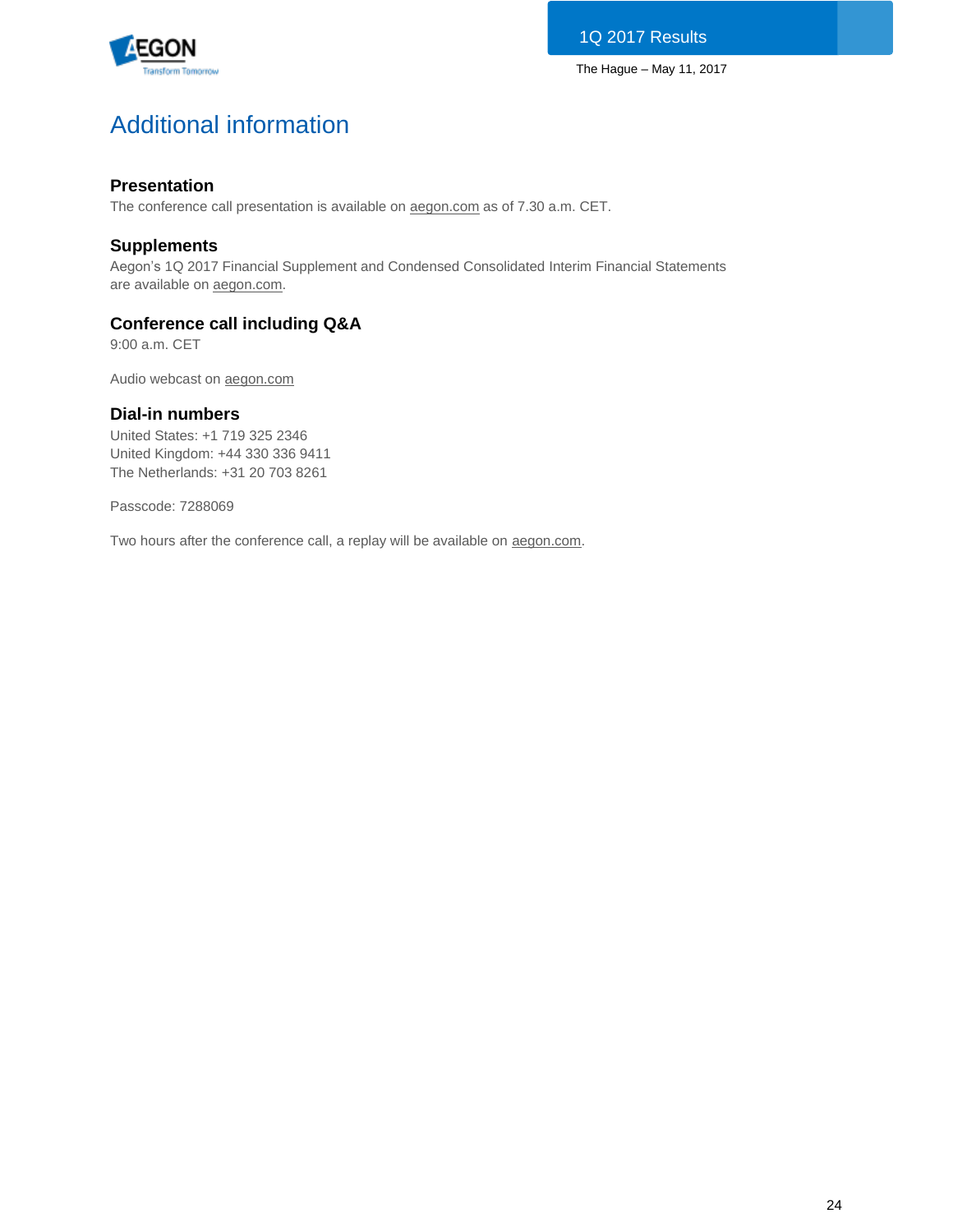

#### **Notes:**

1) For segment reporting purposes underlying earnings before tax, net underlying earnings, commissions and expenses, operating expenses, income tax (including joint ventures (jv's) and associated companies), income before tax (including jv's and associated **es:**<br>For segment reporting purposes underlying earnings before tax, net underlying earnings, commissions and expenses, operating<br>expenses, income tax (including joint ventures (jv's) and associated companies), income befo expenses of Aegon's joint ventures and Aegon's associates. Aegon believes that these non-IFRS measures provide meaningful information about the underlying results of Aegon's business, including insight into the financial measures that Aegon's senior management uses in managing the business. Among other things, Aegon's senior management is compensated based in part on Aegon's results against targets using the non-IFRS measures presented here. While other insurers in Aegon's peer group present substantially similar non-IFRS measures, the non-IFRS measures presented in this document may nevertheless differ from the non-IFRS measures presented by other insurers. There is no standardized meaning to these measures under IFRS or any other recognized set of accounting standards. Readers are cautioned to consider carefully the different ways in which Aegon and its peers present similar information before comparing them.

Aegon believes the non-IFRS measures shown herein, when read together with Aegon's reported IFRS financial statements, provide meaningful supplemental information for the investing public to evaluate Aegon's business after eliminating the impact of current IFRS accounting policies for financial instruments and insurance contracts, which embed a number of accounting policy alternatives that companies may select in presenting their results (i.e. companies can use different local GAAPs to measure the insurance contract liability) and that can make the comparability from period to period difficult.

For a definition of underlying earnings and the reconciliation from underlying earnings before tax to income before tax, being the most comparable IFRS measure, reference is made to Note 3 "Segment information" of Aegon's condensed consolidated interim financial statements.

Aegon segment reporting is based on the businesses as presented in internal reports that are regularly reviewed by the Executive Board which is regarded as the chief operating decision maker. For Europe, the underlying businesses (the Netherlands, United Kingdom including VA Europe, Central & Eastern Europe and Spain & Portugal) are separate operating segments which under IFRS 8 cannot be aggregated, therefore further details will be provided for these operating segments in the Europe section. statements.<br>Aegon segment reporting is based on the businesses as presented in internal reports that are regularly reviewed by the Executive<br>Board which is regarded as the chief operating decision maker. For Europe, the un Aegon segment reporting is based on the businesses as presented ir<br>Board which is regarded as the chief operating decision maker. For Ekingdom including VA Europe, Central & Eastern Europe and Spain & l<br>Cannot be aggregate Board which is regarded as the chief operating decision maker. For Europe, the underlying businesses (the Netherlands, United<br>Kingdom including VA Europe, Central & Eastern Europe and Spain & Portugal) are separate operati

- 2)
- 3) Kingdom including VA Europe, Central & Eastern Europe and Spain & Portugal) are separate operating segments which under IFRS 8<br>cannot be aggregated, therefore further details will be provided for these operating segments i investment returns expected to be earned in the future in excess of risk free rates (swap curves), with the exception of an allowance for liquidity premium. The Swap curve is extrapolated beyond the last liquid point to an ultimate forward rate. The market consistent Sales is defined as new recurring premiums plus 1/10 of single premiums plus 1/10 of gross deposits plus new premium production accident and health plus new premium production general insurance.<br>The present value, at point value margin for non-hedgeable non-financial risks and the costs of non-hedgeable stranded capital. value of new business is calculated on a post tax basis, after allowing for the time value financial options and guarentees, a market
- 4) Return on equity is a ratio calculated by dividing the net underlying earnings after cost of leverage, by the average shareholders'<br>equity excluding the revaluation reserve, cash flow hedge reserve and remeasurement to the
- 5) Included in other income/(charges) are income/charges made to policyholders with respect to income tax in the United Kingdom.
- 6) Includes production on investment contracts without a discretionary participation feature of which the proceeds are not recognized as revenues but are directly added to Aegon's investment contract liabilities for UK.
- 7)  $APE = recurring$  premium + 1/10 single premium.
- 8) equity excluding the revaluation reserve, cash how hedge reserve and remeasurement to the delined benefit plans.<br>Included in other income/(charges) are income/charges made to policyholders with respect to income tax in the projected using assumptions and projection periods that are consistent with those used to calculate the market consistent value of PVNBP: Present value of new business premiums (PVNBP) is the premiums for the new business sold during the reporting period, projected using assumptions and projection periods that are consistent with those used to calcula extrapolated beyond the last liquid point to an ultimate forward rate.
- 9) Reconciliation of operating expenses, used for segment reporting, to Aegon's IFRS based operating expenses.

|                                                   | 10 2017 |
|---------------------------------------------------|---------|
| Employee expenses                                 | 590     |
| Administrative expenses                           | 339     |
| Operating expenses for IFRS reporting             | 930     |
| Operating expenses related to jv's and associates | (54)    |
| Operating expenses in earnings release            | 983     |

- 10) on a proportionate basis.
- <sup>11a)</sup> Capital Generation reflects the sum of the return on free surplus, earnings on in-force business, release of required surplus on in-force **Operating expenses in earnings release**<br> **983**<br>
New life sales, gross deposits and net deposits data include results from Aegon's joint ventures and Aegon's associates consolidated<br>
Capital Generation reflects the sum of generated in a local operating unit measured as the change in the local binding capital metric (according to Aegon's Capital Policy) for<br>that period and after investments in new business. Capital Generation is a non-IFRS f New life sales, gross deposits and net deposits data include results from Aegon's joint ventures and Aegon's associates consolidate<br>on a proportionate basis.<br>Capital Generation reflects the sum of the return on free surplu on a proportionate basis.<br>Capital Generation reflects the sum of the return on free surplus, earnings on in-force business, release of required surplus on in-force<br>business reduced by new business first year strain and req Generation provides meaningful information to investors regarding capital generated on a net basis by Aegon's operating subsidiaries that may be available at the holding company. Because elements of Capital Generation are calculated in accordance with local solvency requirements rather than in accordance with any recognized body of accounting principles, there is no IFRS financial measure that is directly comparable to Capital Generation.
- 11b) The calculation of the Solvency II capital surplus and ratio are based on Solvency II requirements. For insurance entities in Solvency II equivalent regimes (United States, Bermuda and Brazil) local regulatory solvency measurements are used. Specifically, required capital for the life insurance companies in the US is calculated as two and a half times (250%) the upper end of the Company Action Level range (200% of Authorized Control Level) as applied by the National Association of Insurance Commissioners in the US. For entities in financial sectors other than the insurance sector, the solvency requirements of the appropriate regulatory framework are taken into account in the group ratio. The group ratio does not include Aegon Bank N.V. As the UK With-Profit funds is ring fenced, no surplus is taken into account regarding the UK With-Profit funds for Aegon UK and Group numbers.
- 12) The results in this release are unaudited.
- 13) As from 2017 the Cofunds business in the UK is included in this line as well.